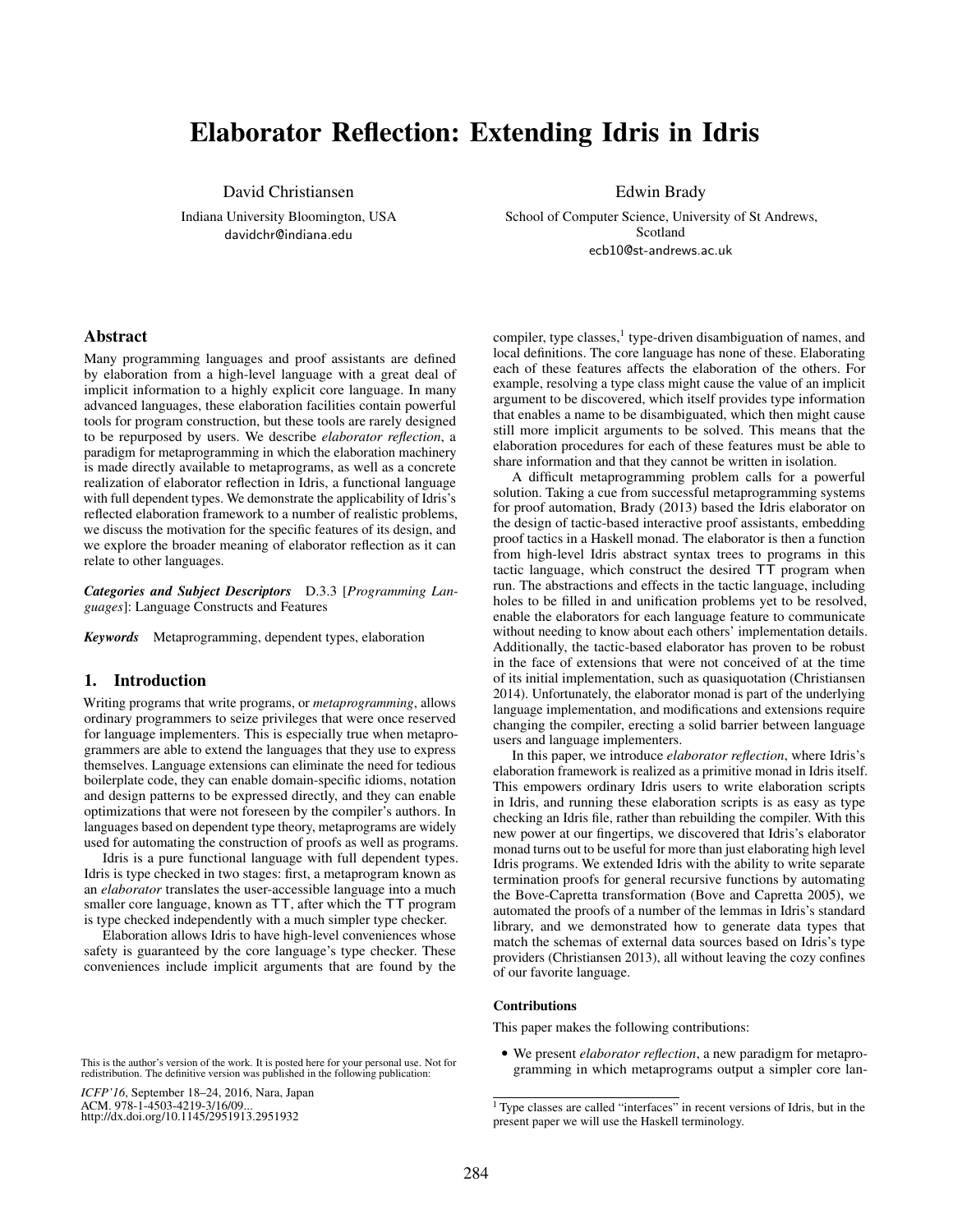guage and have access to the elaboration facilities of the highlevel language's implementation.

- We demonstrate a concrete realization of elaborator reflection in the dependently typed functional language Idris.
- We demonstrate that Idris's elaborator reflection is general enough to support diverse metaprogramming tasks, including type class derivation, proof automation, interactive code generation, and even reimplementation of compiler features as libraries.

Additionally, elaborator reflection may provide an alternative route to self-hosting. We comment on this possibility in Section 7.

## 2. Motivating Examples

Elaborator reflection allows us to write metaprograms, describing mechanical procedures for automatically generating programs in Idris's core language. In this section we briefly describe two examples which will benefit from elaborator reflection: automatic generation of termination predicates to help reason about totality; and automation of a family of proofs. Here, we describe the problems; later, in Section 5, we will describe how to solve these problems and others using elaborator reflection.

Before discussing more realistic examples, it can be instructive to see a small example of elaborator reflection in action. Firstly, we construct a metaprogram that will implement a monomorphic identity function at a type determined by the context in which it is invoked:

```
mkId : Elab ()
mkId = do x \leftarrow gensym "x"attack
           intro x
           fill (Var x)
           solve
           solve
```
The type annotation Elab () declares that mkId is a metaprogram that uses elaborator reflection. The use of do-notation desugars to the monadic bind operator, just as in Haskell. The first step in generating the function is to construct a unique name for its argument using gensym, which returns a fresh name. The next tactic, attack, is used to delimit fresh scopes. It is described in detail in Section 4.1. The lambda term is constructed using intro, which automatically populates the type annotation of the lambda from the expected function type. The body of the lambda is filled with a reference to its bound variable x. Because fill only places a provisional term in the focused hole, the solve tactic is used to mark that provisional term as a complete solution. Finally, solve is used again, this time to mark the scope introduced by attack as completed.

The metaprogram is invoked using the syntax %runElab mkId, which tells Idris to build a term by applying the elaborator mkId. It can be used in many different contexts that expect identity functions:

```
idNat : Nat -> Nat
idNat = %runElab mkId
idUnit : () \rightarrow ()idUnit = %runElab mkId
idString : String -> String
idString = %runElab mkId
theAnswer : Int
theAnswer = (%runElab mkId) 42
```
We will return to a detailed description of elaborator reflection soon. First, we present two interesting metaprogramming problems.

## 2.1 Termination Predicates

Idris is primarily a programming language rather than a proof assistant. As such, it admits programs that it cannot determine to be total functions and programmers do not, in general, need to write termination proofs. To maintain its consistency as a logic, non-total programs are not reduced during type checking, but are otherwise compiled normally.

However, a user who has written a total function that does not pass the termination checker may later decide to use it in a type, either to prove some property about it or to be able to exploit its reduction behavior. To use this function in a type, the user must rewrite it to contain an explicit termination argument. Unfortunately, such a modification typically has a drastic negative impact on the readability of the function, commingling the administrivia of the termination argument with the interesting flow of the algorithm being implemented. Ideally, a user would specify an algorithm, and then receive a separate proof obligation for its termination condition, separating the mundane bookkeeping of the transformation from the interesting termination argument.

For example, a programmer might write a functional analogue of quicksort:

```
quicksort : List Nat -> List Nat
quicksort [] = []
quicksort (x::xs) =
  quicksort (filter (< x) xs) ++
  x :: quicksort (filter (>= x) xs)
```
Then, the programmer might decide that they want a total version of quicksort. Ideally, it should be sufficient to write:

make quicksort total by qsTotalityProof

where qsTotalityProof becomes the name of a proof obligation for a termination argument.

Rather than hard-coding such an interactive feature by directly modifying our language implementation, we can use the reflected elaborator to implement it as a library. Bove and Capretta (2005) demonstrated a means of rewriting a large class of functional programs that use general recursion into a form acceptable to proof assistants. The Bove-Capretta transformation of a program consists of an inductive family that represents the call graph of the program, indexed by the program's arguments, and a function that is structurally recursive over these call graphs. The inductive family is typically referred to as an *accessibility predicate*. For quicksort, the accessibility predicate is:

```
data QSAcc : List Nat -> Type where
    QSAccCase0 : QSAcc []
    QSAccCase1 : QSAcc (filter (< x) xs) ->
                 QSAcc (filter (>= x) xs) ->
                 QSAcc (x :: xs)
```
The well-foundedness of the accessibility predicate can serve as evidence that the program will return a value in finite time for a particular set of arguments that have been proven to be accessible, and it becomes possible to prove that the function is total by showing that all possible arguments are accessible. For quicksort, we write a helper function qs' by recursion over a QSAcc predicate:

```
qs' : (xs : List Nat) -> QSAcc xs -> List Nat
qs' [] QSAccCase0 = []
qs' (x :: xs) (QSAccCase1 1 r) =
    qs' (filter (< x) xs) l ++
    x :: qs' (filter (>= x) xs) r
```
Additionally, accessibility predicates are collapsible (Brady et al. 2003) and can therefore be eliminated from the run-time behavior of the program, because the particular constructor of the accessibility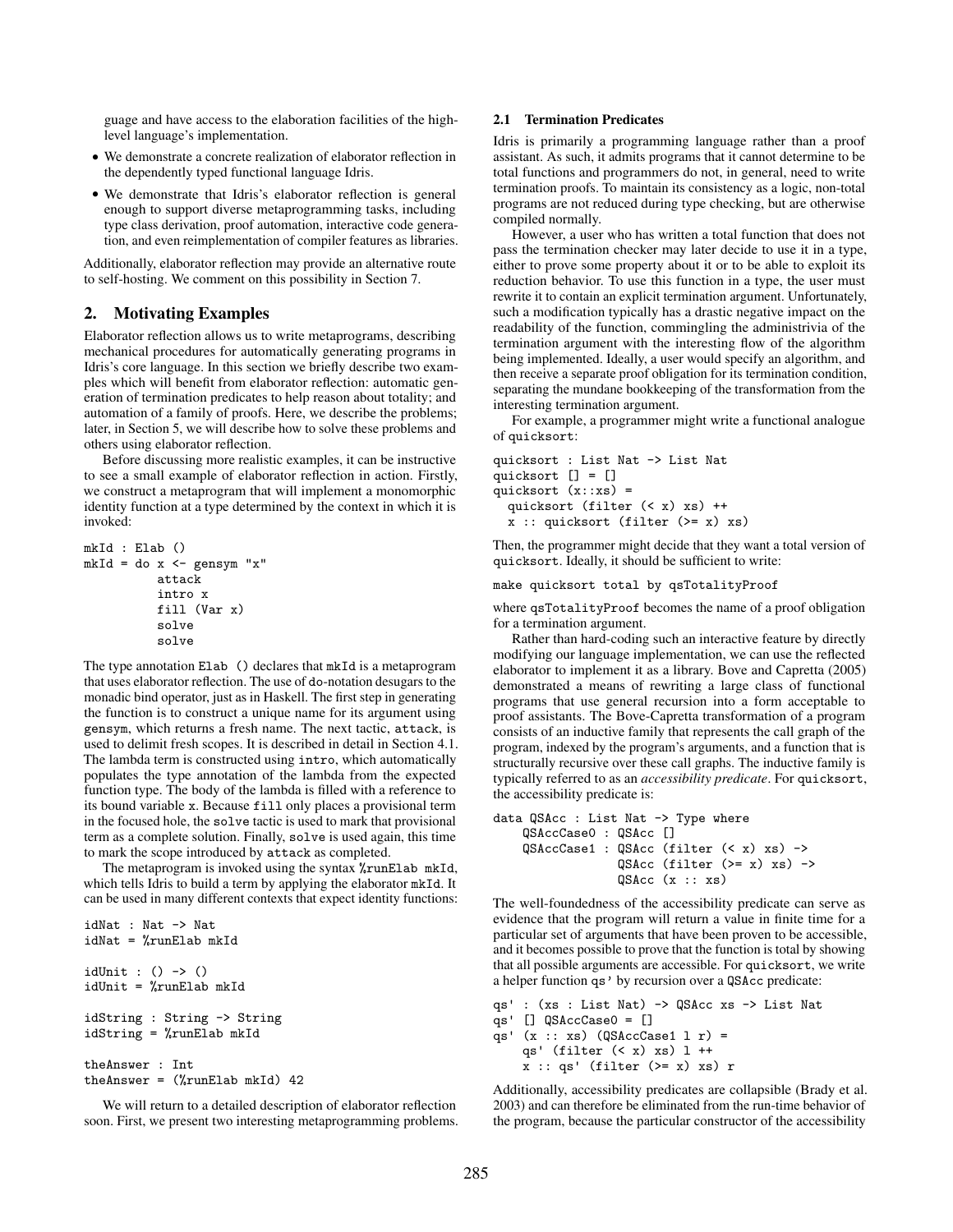| Constants, $c ::=$ Type <sub>i</sub> | str                                                                   | (type universes)<br>(integer literal)<br>(string literal)                                          |
|--------------------------------------|-----------------------------------------------------------------------|----------------------------------------------------------------------------------------------------|
| Binders, $b ::= \lambda x : t$       | let $x \mapsto t : t$ (let binding)<br>$\forall x : t$<br>var $x : t$ | (abstraction)<br>(function space)<br>(pattern variable)                                            |
| Terms, $t ::=$                       | $\boldsymbol{x}$<br>t t<br>T                                          | (constant)<br>(variable)<br>(binding)<br>(application)<br>(type constructor)<br>(data constructor) |

Figure 1. TT expression syntax

predicate is always uniquely determined by the other arguments to the function. We will revisit this example in Section 5.1, and see how we can automatically generate accessibility predicates using elaborator reflection.

When the program to be translated makes use of nested recursion, the accessibility predicate will refer to the rewritten program, as the result of the nested call must be accessible. Thus, to support nested recursion, the method requires that the type theory support inductiverecursive definitions as set forth by Dybjer (2000). Both Idris and its reflected elaborator support inductive-recursive definitions.

#### 2.2 Proof Automation

Proof obligations sometimes arise naturally in the course of dependently typed programming. Like Agda (Norell 2007), Idris is primarily designed to support the interactive, direct construction of proof terms in the same fashion as program terms.

When one cares about the structure of a proof object, rather than its mere existence, this approach is convenient. However, some proof objects are wholly uninteresting, and contribute only tedious details to a program text. In these cases, an automation system more like those of tactic-based proof assistants can be desirable, allowing these proofs to be produced with much less code.

As befits its roots in tactic-based interactive proof assistants, Idris's reflected elaborator can be used as a tactic language for proof automation. Here, we present a simple yet powerful proof automation procedure, named mush as an homage to the much more capable tactic crush in Chlipala (2011). We can apply mush as follows, for example, to prove the associativity of addition:

```
plusAssoc : (j, k, l : Nat) ->
           plus (plus j k) l = plus j (plus k l)
plusAssoc = %runElab mush
```
We can use mush to prove a variety of the properties that are proved by hand in Idris's Prelude, including that zero is a right identity of addition, that addition and subtraction cancel, that mapping a function over a list preserves the length of the list, that the length of two appended lists is the sum of the length of the input lists, and that the empty list is a right identity of appending lists. We will present the definition of mush in Section 5.2.

## 3. The Core Language and Elaboration

Idris's elaborator is written in Haskell in an elaboration monad that provides state and error handling effects. Full details of the elaborator, including the typing and evaluation rules for the core language, are given by Brady (2013). The typing rules are standard for a dependently typed core calculus. In this section we reprise the essential features for elaborator reflection. In particular, we show the syntax of the core language, TT, and its representation as high level Idris data types.

#### 3.1 The Core Language, TT

Figure 1 shows the syntax of Idris's core expression language,  $TT$ .<sup>2</sup> The purpose of elaboration is to translate a high level Idris program into a collection of data type definitions and pattern matching function definitions, built from TT expressions. Data types are defined in the following form, where T is the *type constructor* and the  $D_i$  are the *data constructors*:

data  $T : t$  where  $D_1 : t \mid ... \mid D_n : t$ 

TT supports mutual inductive-recursive definitions (Dybjer 2000). In this paper, we do not show the distinction between parameters and indices, but the distinction is indeed maintained in TT. All functions are defined by top-level pattern match clauses, in the following form:

$$
\begin{aligned}\n\mathbf{f} & \div t \\
\frac{\text{var}}{\mathbf{x}_1} & \div \vec{t}_1. \mathbf{f} \ \vec{t}_1 & = t_1 \\
& \cdots \\
\frac{\text{var}}{\mathbf{x}_n} & \div \vec{t}_n. \mathbf{f} \ \vec{t}_n & = t_n\n\end{aligned}
$$

Note that names which are used in the definition are explicitly bound as pattern variables using a  $\text{var } x : T$  binding. So, for example, the high level Idris program...

```
data Vect : Nat -> Type -> Type where
     Nil : Vect Z a
      (::): a \rightarrow Vect k a \rightarrow Vect (S k) a
```
vAdd : Num a => Vect n a -> Vect n a -> Vect n a  $vAdd Nil$   $Nil$  = Nil vAdd  $(x :: xs) (y :: ys) = x + y :: vAdd xs ys)$ 

. . . elaborates to the following definitions in TT:

```
data Vect : \forall n:Nat. \forall a:Type. Type where
                Nil : \forall a: Type. Vect Z a
                (:): \forall a: Type. \forall k: Nat. \forall x : a.
                         \forall xs : \texttt{Vect} \; k \; a. \; \texttt{Vect} \; (S \; k) \; avAdd : \forall a:Type. \forall n:Nat. \forall c:Num a.
           \forall xs : \texttt{Vect} \ n \ a. \ \forall ys : \texttt{Vect} \ n \ a. \ \texttt{Vect} \ n \ avar a : Type, c : Num a.vAdd a Z c (Nil a) (Nil a) = Nil avar a : Type, k : Nat, c : Num a,
```
 $x : a, xs : \text{Vect } k a, y : a, ys : \text{Vect } k a.$ vAdd  $a(S k) c ((::) a k x x s)((::) a k y y s)$  $= ((::) a k ((+) c x y) (vAdd a k c x s y s))$ 

Note that all of the function and pattern variables have been made explicit in the types.

#### 3.2 Elaboration

Elaboration of a high level Idris program into TT involves traversing the syntax of the high level program, incrementally constructing a TT term. During elaboration, the TT term may contain *holes*, which stand for parts of the program which have not yet been elaborated. Elaboration is *type-directed*, meaning that the elaborator always knows the type of the term it is constructing. The elaborator may also generate *unification constraints* between the type of the

<sup>&</sup>lt;sup>2</sup> We also write function types  $\forall x : S$ . *T* as  $S \rightarrow T$  if *x* is not free in *T*.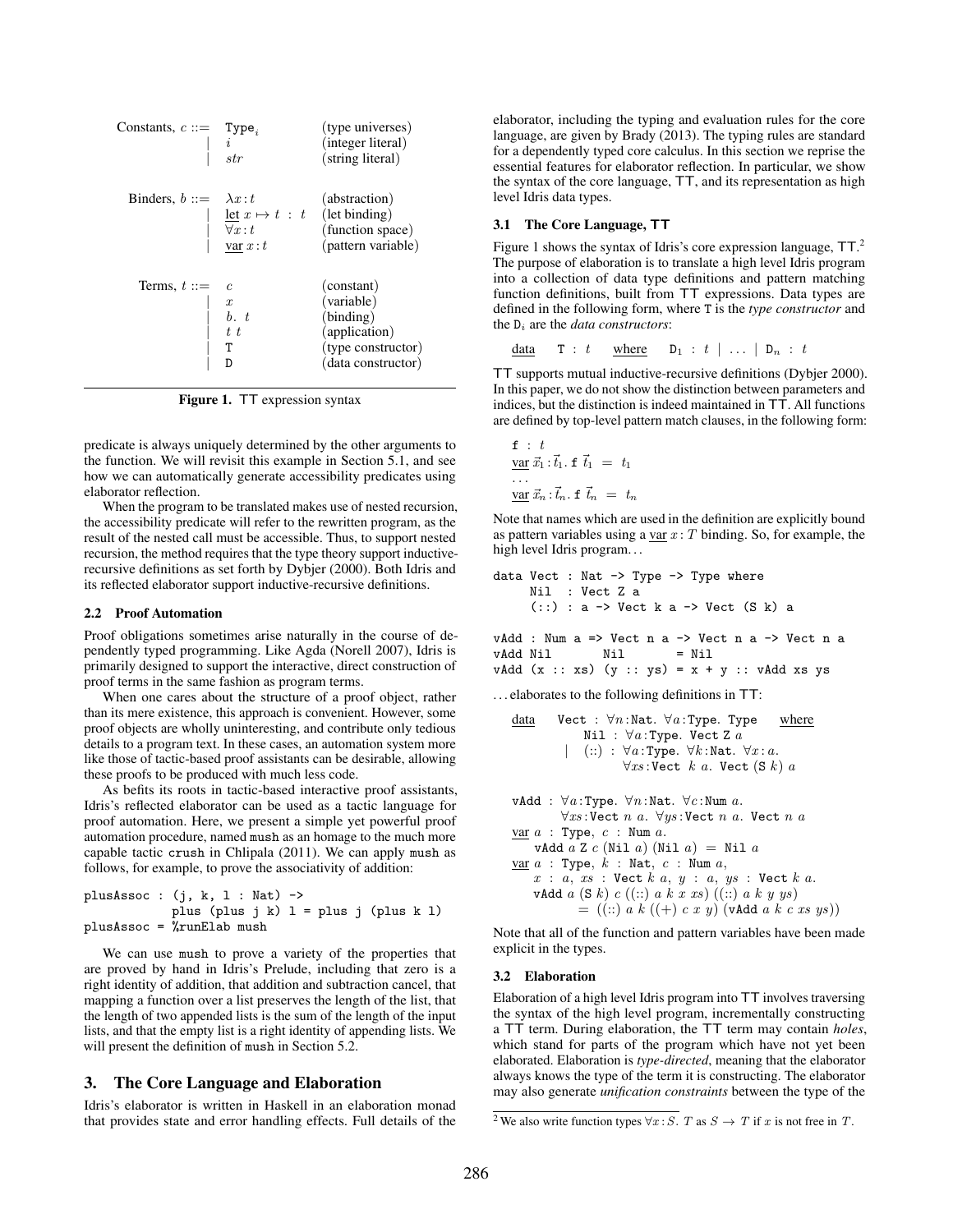| $b ::=$ | $\overline{\phantom{a}}$ |                |
|---------|--------------------------|----------------|
|         | ?x:t                     | (hole binding) |
|         | $?x \approx t:t$ (guess) |                |

Figure 2.  $TT_{dev}$  extensions

term it is constructing, and the required type. Such constraints may often need elaboration to make further progress before they can be resolved. There are, therefore, several pieces of state which need to be maintained during elaboration:

- a *goal type*, which is a TT term representing the type to be inhabited by the current elaboration procedure;
- an incrementally constructed *proof term*, which is a TT term that must inhabit the goal type;
- a *hole queue* containing the holes and guesses that remain in the proof term;
- a collection of open unification problems;
- a supply of fresh names; and miscellaneous pieces of state to implement other internal operations.

We refer to these collectively as the *proof state*.

Instead of maintaining a separate metavariable context that tracks the unique names, scopes, expected types, and equality constraints related to the holes in the term, the Idris elaborator equips TT with two additional binding forms, using the alreadyexisting scoping and equality mechanisms for terms and contexts to represent metavariables in-place. This style was pioneered by McBride's (1999) Oleg proof assistant. We refer to this extended core language as the *development calculus*  $TT_{dev}$ . Figure 2 shows the extensions to the syntax of hole and guess binders in  $TT_{dev}$ .

In  $TT_{dev}$ , the term ?x : t . e is the term e with an additional bound variable  $x$ . The typing rules for hole binders assign the type  $t$ to  $x$  in its scope, demanding no further justification because further elaboration will be required to determine the actual term of type  $t$ to be inserted. Because we are working modulo Idris's definitional equality which includes  $\beta$ -conversion, directly substituting a term for the hole  $x$  might trigger a sequence of reductions that interferes with further processing that we intend to perform. Thus, instead of directly substituting a term for a hole variable, we first construct a temporary binder that resembles a let but is computationally inert. This placeholder binder is called a *guess*. If the term  $e'$  is inserted into the hole x above, the resulting guess is written  $2x \approx e'$ : t. e. Then, when concerns about the precise structure of the body of the guess binder are no longer relevant, the guess can be substituted for the variable that it binds.

During elaboration, the names of holes and guesses are unique, so that the hole queue can contain just the names. When the hole queue is non-empty, elaboration is said to be *focused* at the hole or guess whose name is at the head of the queue. Many tactics implicitly modify the focused hole. When a guess is substituted for the variable that it binds, focus proceeds to the next hole or guess in the queue.

The Idris elaborator interprets each high-level Idris construct as a computation in an elaborator monad:

data Elab a -- abstract

Elaboration scripts are written using a collection of basic *tactics*, which are small, reusable building blocks for proof term construction. Some of the most commonly used tactics are:

• claim, which wraps the focused subterm with a new hole binding for a given name and type;

- fill, which converts a hole into a guess given an appropriatelytyped term; and
- solve, which substitutes the focused guess in its scope and focuses on the next term.

We will describe these and other tactics in detail in Section 4.1. The Idris elaborator (and hence the Elab data type) is written in Haskell, so any features of the language are written as programs in the Elab monad in Haskell. The purpose of elaborator reflection is to expose the Elab monad in Idris programs, thus allowing Idris extensions to be written directly in Idris itself. To use this, we need an Idris representation of TT programs, and an Idris API for the elaborator monad.

#### 3.3 Reflection Data Types

Idris's reflection API uses a number of data types for representing terms and definitions, as shown in Figure 3.

```
-- Variable names
data TTName =-- Constants
data Const = I Int | Str String | ...-- Binders
data Binder : Type -> Type where
    Lam : (ty : a) -> Binder a
    Pi : (ty, kind : a) -> Binder a
    Let : (ty, val : a) \rightarrow Binder a
    PVar : (ty : a) -> Binder a
    Hole : (ty : a) \rightarrow Binder a
    Guess : (ty, val : a) \rightarrow Binder a
-- Terms which have not yet been typechecked
data Raw = Var TTName
         | RBind TTName (Binder Raw) Raw
         | RApp Raw Raw
         | RConstant Const
         | RType
-- Well typed, de Bruijn indexed terms
data TT = P NameType TTName TT
        | V Int
        | Bind TTName (Binder TT) TT
        | App TT TT
          | TConst Const
        | TType TTUExp
```
Figure 3. Outline of the reflected TT data type

The core language is represented by two separate data types: Raw and TT. Raw is used to represent terms that are to be submitted to the type checker, while TT represents terms produced by the type checker. The differences between them are that Raw does not mention universe levels and it does not distinguish between locally and globally bound names, with a single constructor for variable references. TT, on the other hand, decorates the type of types with information about universe levels and it uses a locally nameless representation, with de Bruijn indices for bound variables. Additionally, TT contains local caches of the types of global variables, allowing TT terms to be understood in isolation. Both representations of the core language have a uniform representation of binders, implemented by the data type Binder.

Idris names are represented using the TTName data type. In addition to names that users might write, with or without namespace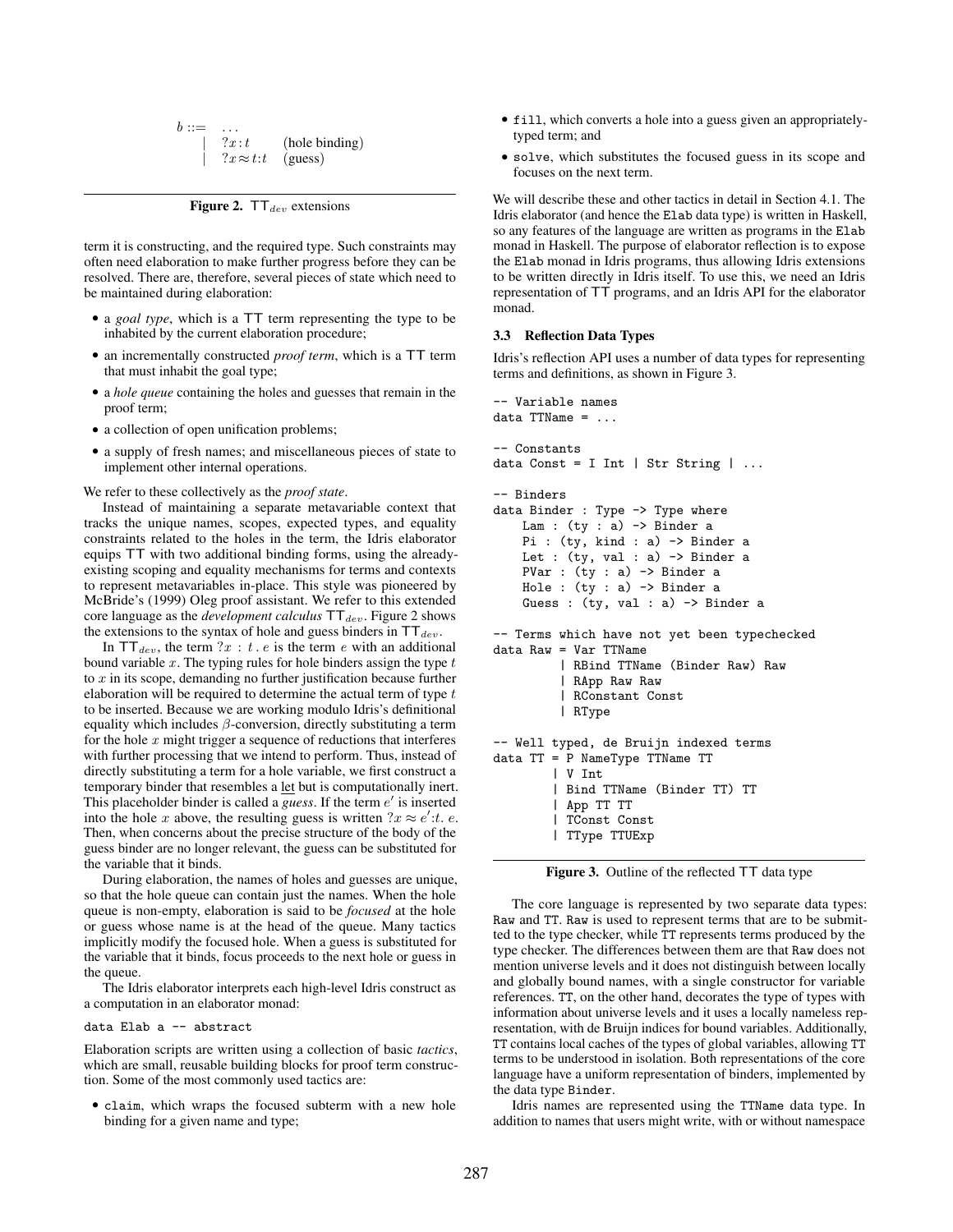qualifiers, TTName includes constructors for machine-generated unique names as well as names that result from inner scopes, such as where blocks. Additionally, it includes a constructor that is reserved for names generated by user elaboration scripts so that they can define globally-unique top-level names for helper definitions.

While the majority of the data types involved in elaborator reflection are used to represent details about the core Idris language, a few of them mention features of high-level Idris. In particular, toplevel type signatures are represented by a list of FunArg followed by a return type, rather than by a dependent function type in the core theory:

```
data Plicity =
   Explicit | Implicit | Constraint
```
record FunArg where

```
constructor MkFunArg
name : TTName
type : Raw
plicity : Plicity
erasure : Erasure
```
This allows reflection scripts to specify whether each argument is to be passed implicitly, explicitly, or using type class resolution, as well as whether the arguments are intended to be runtime-relevant. By looking up this specification in the global context, elaboration scripts can determine the intended calling conventions of Idris functions and attempt to infer implicit arguments as users would expect. Additionally, record types such as TyDecl, DataDefn, and FunDefn describe new type declarations, data declarations, and pattern-matching functions to be added to the global context.

Finally, reflected error messages are represented as lists of the type ErrorReportPart, which contains constructors for embedding strings, Idris terms, names, and even other error messages in an error. This allows error messages that result from metaprograms to be rendered using Idris's pretty printer and to take advantage of some of Idris's interactive features.

## 3.4 Quasiquotation

Working directly with the Raw and TT data types when writing metaprograms in Idris has many of the same disadvantages as programming directly in TT. Christiansen (2014) described how to use Idris's elaborator to translate quotations of high-level Idris terms into the corresponding reified TT terms. While it is certainly possible to use the reflected elaborator without quotations, they are a convenient interface and are used extensively in this paper. The expression syntax:

 $\hat{(\cdot)}$ 

refers to a quotation of the expression e for which a type must be inferrable, while the syntax:

```
`( e : t )
```
represents a quotation of a term at some particular type (Idris does not have a native type annotation syntax for expressions, as it is not necessary elsewhere). Idris quotations are in fact quasiquotations, which means that sub-regions of a quotation can be evaluated rather than quoted. These sub-regions, called *antiquotations*, are prefixed with a tilde ( $\tilde{\ }$ ). Quotations can be used both as ordinary expressions and as patterns, with antiquotations in patterns containing patterns. Additionally, both the TT and Raw data types can be quoted, and Idris uses the expected type to determine which representation to produce.

Idris also has a quotation syntax for TTName. Because Idris supports pervasive type-disambiguated overloading, there is a distinction between names as they are written in a source file and the full, qualified version that is eventually discovered during elaboration. The syntax  $\{n\}$  is an unresolved quotation of the name  $n$  — that is, it is a quotation of the name n precisely as written. The similar syntax  $\hat{a}$  is a resolved quotation, where the name n is treated as a reference to a unique name in scope, and expanded with namespace qualifiers prior to reification as a TTName. If n cannot be uniquely resolved, then `{n} will result in an error. Typically, unresolved names should be used for new things being defined by a metaprogram, while resolved names should be used for existing definitions that the metaprogram will consult.

## 4. Elaborator Reflection

An Idris program consists of a series of declarations, which can be data types, records, functions, type classes, and instances, among others. Elaborator reflection adds a new declaration form:

### %runElab e

Here, e is an Idris expression. This will first elaborate e with the goal type Elab (). If successful, the result is then run as an *elaboration script* by a built-in interpreter that assigns elaboration effects to a collection of primitive elaboration scripts. This can be understood by analogy to run-time side effects. Like Haskell, Idris has a family IO of computations that are assigned effectful semantics by the language runtime: a program with type IO a produces a value of type a, potentially having used side effects to do so. Analogously, a program in Elab a produces a value of type a, potentially having used side effects in the elaborator. While IO actions are run implicitly by being assigned the name main, actions in Elab are run explicitly using the %runElab syntax.

Similarly, elaborator reflection adds a new expression form:

#### %runElab e

This works in exactly the same way as the declaration form, except that the elaboration script is run in the context of expression elaboration.

#### 4.1 Elaborator Operations

Elab is an instance of the Functor, Applicative, and Monad type classes. Additionally, a backtracking failure-handling operator is used to implement Alternative, allowing the standard Idris choice operator <|> to be used to express error recovery. Errors can occur when tactics are misused, or they can be explicitly signaled by the fail tactic, which takes a reflected error message as an argument.

The additional effects available in Elab largely correspond to the low-level tactics mentioned in Section 3.2, described in detail by Brady (2013). While Brady's article distinguishes between expression and definition elaborators, with the latter invoking the former, the reflected elaborator allows the mixing of both forms of operation and thus expands these tactics with operators for both querying and extending the global context. This is to allow the same elaboration code to be used in both expression and definition contexts, as well as to allow elaboration scripts to produce expressions that depend on auxiliary definitions or data types. In this section, we describe the most important primitives in detail. A comprehensive description is available in the first author's Ph.D. thesis (Christiansen 2016).

As described in Section 3, the elaboration monad has a state that includes a proof term with holes in it, a queue containing these holes, and a collection of open unification constraints. The following primitive operators in Elab manipulate or query the proof state:

## gensym : (hint : String) -> Elab TTName

Produce a unique name, which is useful when establishing a new binder.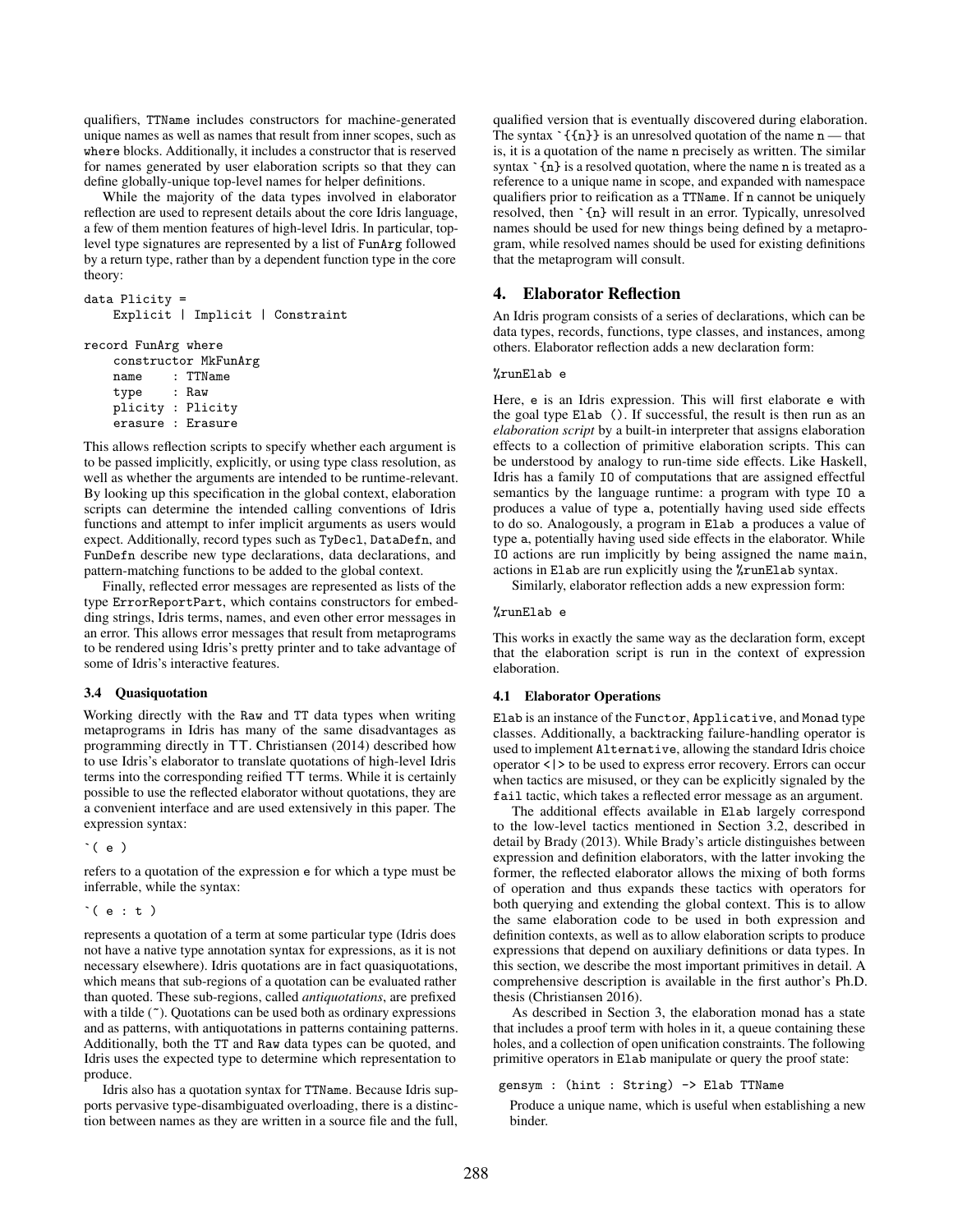focus : (h : TTName) -> Elab ()

Move the focus to the hole h, bringing it to the front of the hole queue, or fail if the hole h does not exist.

unfocus : (h : TTName) -> Elab ()

Move the hole h to the end of the hole queue, or fail if the h does not exist.

fill :  $(e : Raw) \rightarrow Elab()$ 

Place a term e with type  $t_e$  in the focused hole  $?h : t_h e',$ converting it to a guess  $?h \approx e:t$ .  $e'$ , and fail if the current focus is not a hole. The type t of the guess is constructed by unifying  $t_e$ and  $t<sub>h</sub>$ , which may instantiate holes that they refer to. Fail if the current focus is not a hole or if unification fails. This unification can result in the solution of further holes or the establishment of additional unsolved unification constraints.

solve : Elab ()

Substitute the focused guess throughout its scope, eliminating it and moving focus to the next element of the hole queue. Fail if the focus is not on a guess.

claim :  $(n : TName) \rightarrow (t : Raw) \rightarrow Elab ()$ 

Establish a new hole binding named n with type t, surrounding the current focus.

apply : (op : Raw) -> (argSpec : List Bool) -> Elab (List TTName)

Apply the operator op, establishing holes for its arguments based on argSpec, a list of Booleans whose length is equal to the number of arguments that the operator will be applied to. A hole is established for each argument, with the type determined by the type of the operator, with the appropriate references to earlier holes in cases where the operator has a dependent type. If the corresponding Boolean is False, the hole is not eligible to be solved by unification, while if the corresponding Boolean is True, the hole is marked as suitable to be solved automatically. For example, elaborating an application of a function f that takes one implicit argument and two explicit arguments might invoke apply `(f) [False, True, True]. The names of the established holes are returned.

This tactic is not part of Brady's 2013 idealized tactic language. It is a built-in tactic in Elab to allow its complicated implementation to be directly shared with the underlying Idris elaborator. Figure 4 exhibits an Elab script that uses apply to insert the term plus Z (S Z) into a goal of type Nat.

compute : Elab ()

Normalize the current goal type.

rewriteWith : (rule : Raw) -> Elab ()

Attempts to rewrite the current goal using the equality proof rule. This tactic invokes the underlying elaborator for Idris's rewrite ... in ... syntax.

Each form of binder  $b$  in Figures 1 and 2 has an introduction associated tactic. A precondition of these tactics is that the focused hole is of the form  $?h : t \cdot h$  — that is, that the body of its scope consists directly of a reference to the hole-bound variable. If a

```
do [x, y] <- apply `(plus) [False, False]
   solve
   focus x; fill (Z); solve
   focus y; fill `(S Z); solve
```
Figure 4. An Elab script to insert plus Z (S Z)

hole binder were of the form  $?h : t_1 \rightarrow t_2 . f h$  and a tactic such as intro  $\{x\}$  were applied, the result would be the term ?h :  $t_2$ .  $\lambda x$ :  $t_1$ .  $f$   $h$ . However, this would cause the application of f to be ill-typed, as it expects an argument of type  $t_1 \rightarrow t_2$ , not an argument of type  $t_2$ . Additionally, some binding tactics require that  $t$ , the type of the hole  $h$ , have a specific form, because the binder that is to be established may have a typing rule associated with it. The binding tactics are:

intro :  $(n : TName) \rightarrow Elab()$ 

Wrap the focused hole  $?h : \forall x : t_1, t_2, h$  in a lambda, or fail if the focus is not on a hole suitable for binding. The provided name is used for function's argument, so the result is  $\lambda n: t_1$ . ?h :  $\lceil n/x \rceil t_2$ .h.

forall :  $(n : TName) \rightarrow (t : Raw) \rightarrow Elab$  ()

Wrap the focused hole  $?h: Type \ . \ e \ in \ a \ dependent \ function \ type,$ yielding  $(n : t) \rightarrow ?h : Type \t{.} e$ .

patbind :  $(v : TName) \rightarrow Elab()$ 

Introduce a new pattern binding var v around the hole, similarly to intro and forall.

letbind : (n : TTName) ->

 $(v : Raw) \rightarrow (t : Raw) \rightarrow Elab ()$ 

Introduce a new let binding around the focused hole, given a name n to bind, a term v, and a type annotation t. It is an error if v does not have type t in the focused context.

attack : Elab ()

Restructure the focused hole to make it suitable for binding by establishing a new hole inside a guess. If the focus is at  $?h: t_1 \rightarrow t_2$ . f h, then invoking attack will result in the term  $?h \approx (?h' : t_1 \rightarrow t_2 \cdot h') : t_1 \rightarrow t_2 \cdot f h$  with the focus on h'. Invocations of binding tactics should be bracketed by attack and solve, representing the new scopes. Following a binding tactic, the focus is on a hole in the immediate scope of the introduced binding, so repeated invocations of attack are not necessary for repeated binders.

For an example of the interplay between attack and binding tactics, refer to Figure 5 in which the TT equivalent of the Idris term  $\setminus t$  : Type =>  $t \rightarrow$  Nat is constructed using tactics.

The following queries against the global environment are provided as primitives in Elab:

getEnv : Elab (List (TTName, Binder TT))

Look up the lexical scope at the focused hole, or fail if there are no holes.

lookupTy : (n : TTName) ->

Elab (List (TTName, NameType, TT))

Look up the core-language types of every overloading of a name n in the global context. The NameType indicates whether the name is a user-defined constant, a data constructor, or a type constructor.

lookupDatatype : (n : TTName) -> Elab (List Datatype)

Look up the reified definitions of all data types whose names are overloadings of n.

lookupFunDefn : (n : TTName) ->

Elab (List (FunDefn TT))

Look up the reified definitions of all top-level bindings whose names are overloadings of the n.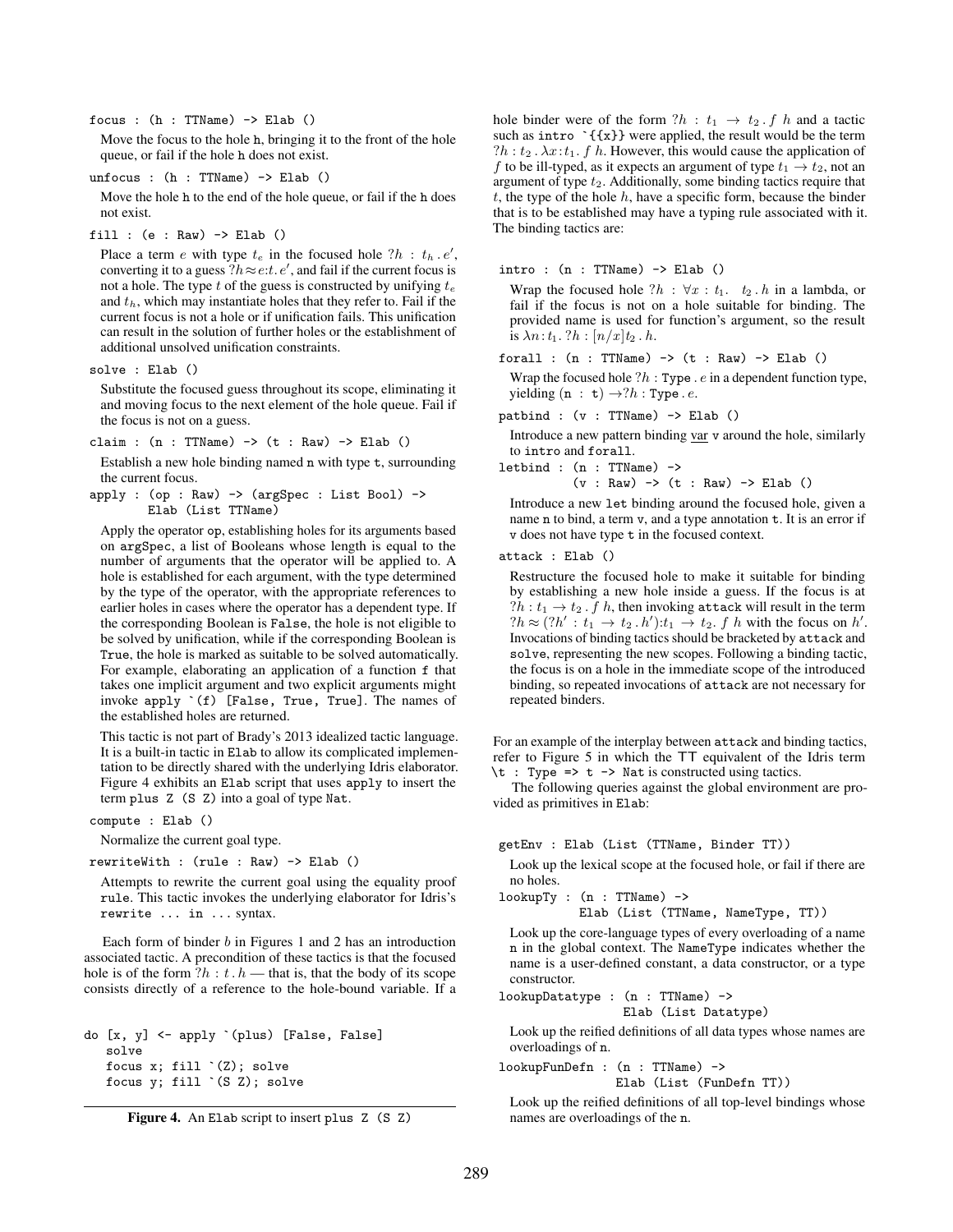|    | - - Initial state                                                  | $?h: \forall t$ : Type. Type. $h$                                                                                                                |
|----|--------------------------------------------------------------------|--------------------------------------------------------------------------------------------------------------------------------------------------|
| do | attack                                                             | $?h \approx (?h' : \forall t : \text{Type. Type. } h') : \forall t : \text{Type. Type. } h$                                                      |
|    | $intro$ $\{f\}$                                                    | $?h \approx (\overline{\lambda t} : \text{Type. } ?h' : \text{Type. } h').\forall t : \text{Type. } \text{Type. } h$                             |
|    | arg <- gensym "arg"                                                | No change in proof term                                                                                                                          |
|    | forall $arg (Var ^{f{t}})$                                         | $?h \approx (\lambda t \cdot \text{Type.} \forall arg \cdot t. ?h' : \text{Type.} h') : \forall t : \text{Type. Type.} h$                        |
|    | $fill$ $(Mat)$                                                     | $?h \approx (\lambda t \cdot \text{Type.} \forall arg \cdot t \cdot ?h' \approx \text{Nat:Type.} h') \cdot \forall t \cdot \text{Type. Type.} h$ |
|    | solve $\{-$ the fill $-\}$                                         | $?h \approx (\lambda t : \text{Type. } \forall arg : t. \text{ Nat}): \forall t : \text{Type. } \text{Type. } h$                                 |
|    | solve {- the attack -} $\lambda t$ : Type. $\forall arg : t$ . Nat |                                                                                                                                                  |

Figure 5. An elaboration script with binding, where the terms in focus are underlined

lookupArgs : (n : TTName) ->

Elab (List (TTName, List FunArg, Raw)) Look up the high-level Idris calling conventions (that is, which arguments are to be found implicitly) for all overloadings of n.

The following operators provide an interface to the type checker and evaluator:

check : (env : List (TTName, Binder TT)) -> (tm : Raw) -> Elab (TT, TT)

Invoke the type checker to produce a fully-annotated term and its type, considered with respect to a particular lexical environment env.

normalise : (env : List (TTName, Binder TT)) ->  $(tm : TT) \rightarrow Elab TT$ 

Invoke the evaluator to normalize tm relative to the global context and the lexical context env.

Elaboration scripts can extend the global context with new declarations and definitions. Rather than a single-step process to define a function or data type, a two-step process is employed where the type of a function or type constructor is first declared, followed by another operation to define either its pattern-matching equations or constructors. Under this scheme, the newly defined elements can be required to pass the type checker, but it is still possible to define functions and data types that refer to one another. Additionally, this allows elaboration scripts to leave behind abstract definitions to be later filled in by users, such as the totality proof obligations from Section 2.1. The operators for extending the global context are:

declareType : TyDecl -> Elab ()

Add a type declaration to the global context.

defineFunction : FunDefn Raw -> Elab ()

Use a sequence of pattern-matching clauses to define a function. As a special case, zero-argument definitions produce top-level bindings of constants.

declareDatatype : TyDecl -> Elab ()

Add the declaration of the type constructor for an inductive family to the global context.

```
defineDatatype : DataDefn -> Elab ()
```
Define an inductive family by its list of constructors.

```
metavar : TTName -> Elab ()
```
Solve the current hole as if it were a top-level Idris named hole. Not to be confused with the holes in  $TT_{dev}$ , which are an implementation technique for elaborators, Idris's holes represent unfinished user programs. These holes can later be solved using all of Idris's standard interactive features. This tactic allows metaprograms to delegate to human intelligence when necessary.

As an example of tactic-driven definitions, the Idris data type definition:

data  $B = T | F$ 

can be equivalently constructed with the following metaprogram:

```
%runElab
  (do declareDatatype $
        Declare `{{B}} [] `(Type)
      defineDatatype $
         DefineDatatype `{{B}}
          [ Constructor `{\{T\}} [ (Var {\{B\}})Constructor \{F\} [] (Var \{B\})
         \bigg(1\bigg)
```
and the Idris type declaration:

```
append : Vect n a \rightarrow Vect m a \rightarrow Vect (n + m) a
```
can be equivalently created using the metaprogram:

imp : TTName -> Raw -> FunArg imp n t = MkFunArg n t Implicit Erased

```
exp : TTName -> Raw -> FunArg
exp n t = MkFunArg n t Explicit NotErased
```

```
appendDecl : TyDecl
appendDecl =
  Declare
      `{{append}}
     [ imp \{a\} \check{ } (Type)
     , imp `{{n}} `(Nat)
     , imp `{{m}} `(Nat)
       , exp `{{xs}}
            \check{ } (Vect "(Var \check{ }{{n}}) "(Var \check{ }{{a}}))
     , exp `{{ys}}
            `(Vect ~(Var `{{m}}) ~(Var `{{a}}))
    ]
     \check{\ } (Vect (plus "(Var \check{\ }{{n}})
                      ((Var ^{(m)}))*(Var \{a\})%runElab (declareType appendDecl)
```
In addition to the specialized searching performed to resolve type class instance dictionaries, Idris also contains a general-purpose proof search that attempts to use the constructors of inductive types to solve a goal. Proof search is invoked during elaboration when solving for implicit arguments decorated with the auto modifier as well as interactively by users during program development. In the reflected elaborator, proof search can be applied to the focused goal:

```
search' : Int -> List TTName -> Elab ()
```
Attempt to solve the focused hole using proof search, taking a search depth and a list of additional names to use as hints.

Many of the primitives in the reflected elaborator require alreadyformed terms as arguments. Sometimes, it can be non-trivial to produce these terms. In particular, reflected function definitions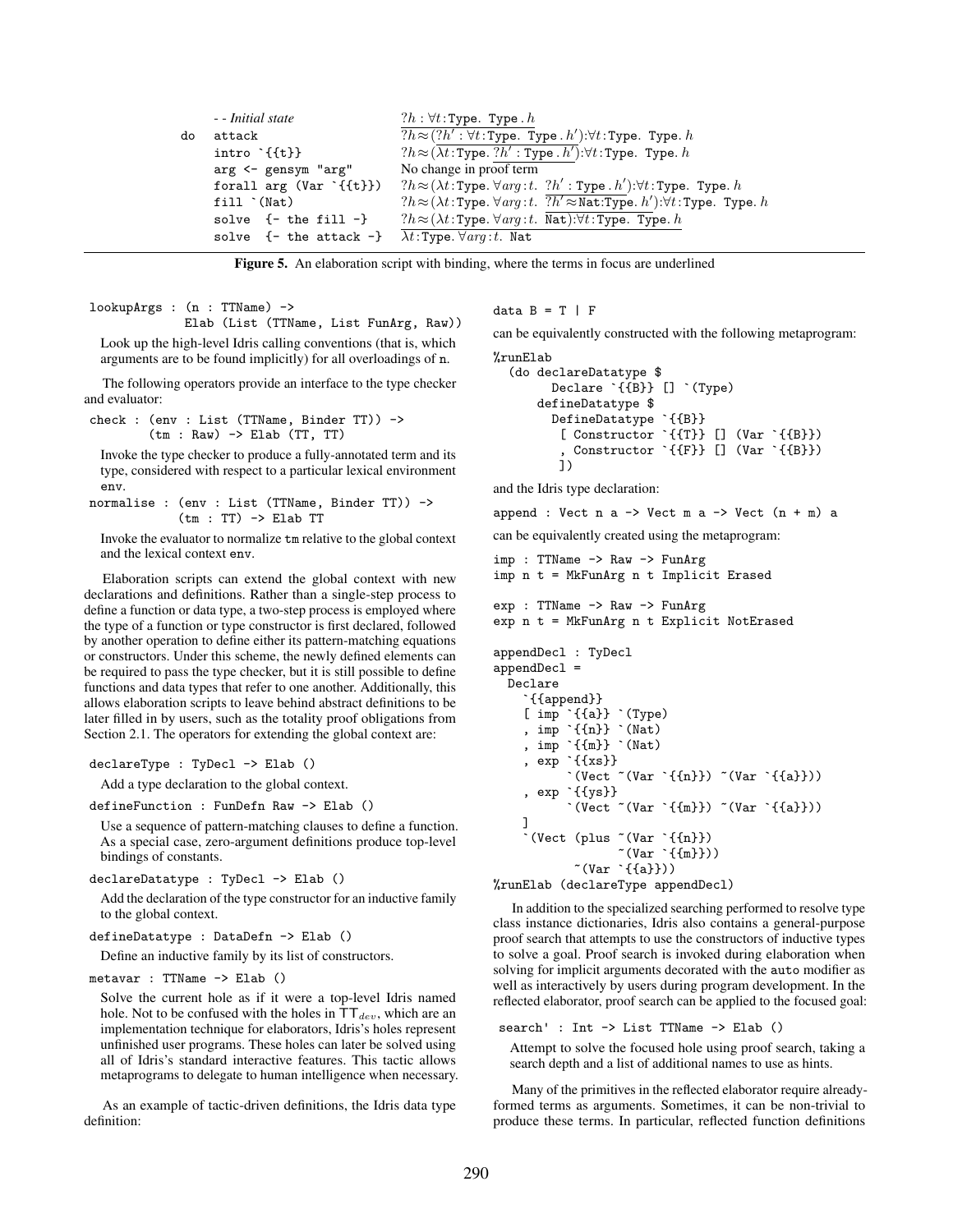represent the defining clauses of pattern-matching definitions as pairs of terms, and patterns can have complicated relationships that are imposed by dependent pattern matching. To aid in the production of terms, elaboration scripts can recursively invoke the reflected elaborator:

runElab : Raw -> Elab () -> Elab (TT, TT)

Use the provided elaboration script to solve a reflected goal. The action is run in a fresh proof state with the provided type as the goal, and the resulting term and its type are returned on success.

Finally, to assist in the development of non-trivial elaboration scripts, some debugging tools are provided:

```
debug : Elab a
```
Halts the elaborator as if a fatal error had occurred and provide a detailed dump of the elaborator state, including the current proof term and the contents of the hole queue. This can be used to diagnose errors in elaboration scripts.

debugMessage : List ErrorReportPart -> Elab a

Halt and show all of the information displayed by debug, along with a user-specified message. The message, like the one provided to fail, is rendered using Idris's pretty printer.

Idris's type classes are elaborated to record types, and instances are elaborated to either records of functions or to functions from other instances dictionaries to new instance dictionaries. The database of registered instances for a given type class is a mapping from type class names to collections of instance names, and instance resolution attempts to combine these instances to create an inhabitant of a particular goal type. Elab contains effects for querying the instance database as well as registering new definitions as instances.

Additional operations include tactics to replace a hole with a pattern variable, look up the name and type of the focused goal, get the hole queue as a list of names, and check terms for conversion. There are also a collection of operators that reveal information about where %runElab was invoked, such as the lexically declared namespace, the precise source location, and the precedence and associativity declared for some operator.

#### 4.2 Interactive Proving

Tactic scripts are notorious for being difficult to read without tool support, and tactic scripts built with Idris's elaborator reflection are no exception. Thus, Idris provides an interactive shell in which Elab actions can be executed one at a time, replacing a previous special-purpose tactic language. This interactive shell provides programmers with immediate feedback as to the effect of their actions. Additionally, it allows them to inspect values that result from Elab computations, such as the internal representations of reified definitions. At the end of an interactive elaboration session, Idris will optionally append the elaboration script to the current source file, so that loading it will execute the tactic script.

Additional tools can be built on top of the elaboration shell. For example, the Emacs mode for Idris provides a proof script development environment, reminiscent of Proof General (Aspinall 2000), in which programmers can interactively step forwards and backwards a tactic script, inspecting the proof state at each step.

#### 4.3 Staging Issues

From the perspective of an Idris user who is not using elaborator reflection, the elaboration of an Idris program proceeds from top to bottom. Names must be declared before use. Idris additionally supports mutual blocks, within which all type declarations are elaborated prior to elaborating all definitions, allowing for mutually recursive definitions. Some expressions, such as case expressions, require additional top-level definitions to be produced after elaboration, but these helper definitions are not accessible to other parts of the program, which means that users can be blissfully unaware of this elaboration order.

This account of name and definition visibility becomes more challenging in the presence of elaborator reflection. Like Template Haskell, Idris's elaborator reflection introduces tricky staging issues. Metaprograms in the elaborator can have side effects such as defining new names, filling holes, or even aborting elaboration.

For example, lists are elaborated from left to right. This can be observed using the following declaration:

```
xs : List Nat
xs = let x = S ZvalDecl = Declare \{ \{ \text{val} \} \} [] \hat{N} (Nat)
      in [%runElab (do declareType valDecl
                           fill \dot{C}(Z)solve),
           x + val]
```
The name val in the second position in the list is not bound until the elaborator script in the first position has executed. If list elaboration were to proceed from right to left, then val would be unbound.

It is also possible to observe that the value of valDecl has been elaborated prior to the execution of the elaborator script, because it is available. Furthermore, simply lifting Elab expressions to the top level and elaborating them prior to the elaboration of the context in which they are executed is not sufficient: if it were computed via a case expression, the script would fail, because the computational behavior of the case expression is not elaborated until after xs has been elaborated. In the future, we hope to make the dependencies between elaboration stages more explicit.

## 5. Using the Reflected Elaborator

A metaprogramming system is of no use if it cannot be used to write interesting metaprograms. In this section, we deliver on our promises from Section 2 and describe additional experiences with the reflected elaborator.

## 5.1 Termination Predicates

In Section 2.1 we showed the following general recursive definition of quicksort:

```
quicksort : List Nat -> List Nat
quicksort [] = []
quicksort (x::xs) =
 quicksort (filter (< x) xs) ++
 x :: quicksort (filter (>= x) xs)
```
Idris cannot automatically determine that this function terminates. We can, however, show that it terminates using an accessibility predicate. Using elaborator reflection, we can automatically generate accessibility predicates by directly adapting Bove and Capretta's method (2005) to rewrite Idris programs that make use of general recursion into a pair of an accessibility predicate and a function defined by recursion over the predicate. We begin by declaring the type of the elaboration procedure:

```
bc : (inFun, outFun, accPred : TTName) -> Elab ()
bc inFun outFun accPred = do
```
The procedure bc takes three arguments: inFun, which is the partial program to be rewritten, outFun, which is the name to use for the rewritten function, and accPred, which is the name to use for the accessibility predicate. In the do block, the first step is to check that the provided name uniquely identifies a function: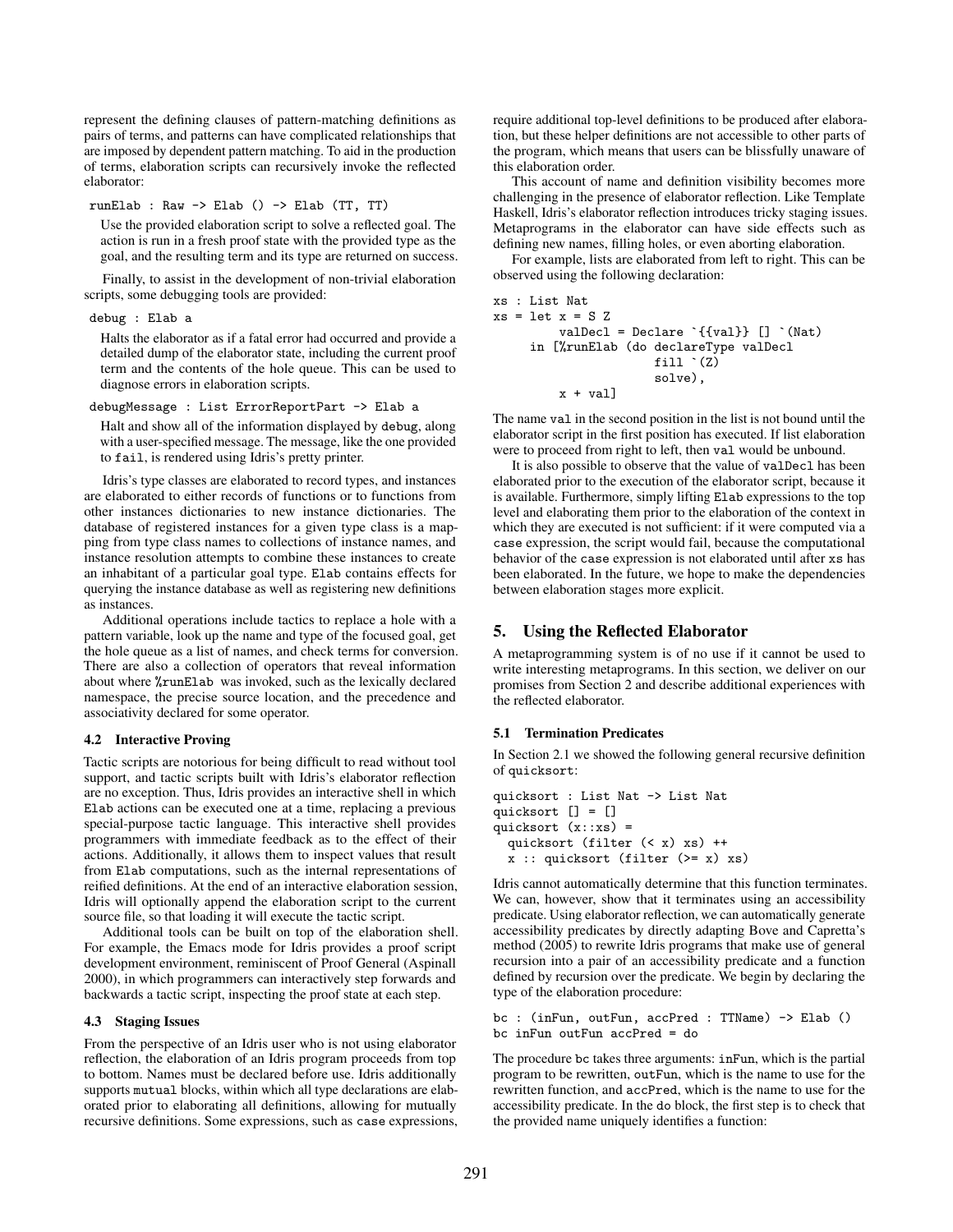(inFun', Ref, inTy) <- lookupTyExact inFun | \_ => fail [TextPart "Not a function"]

The -Exact variants of the lookup operations require that a single name match and do not disambiguate. In Idris's extended do notation, the vertical bar specifies alternative actions to be taken instead of the remainder of the do block, in case a pattern-matching do binding fails to match its main pattern. In this case, the program terminates with an error message.

Next, the code generator declares the new data type and the new function. The lookupArgsExact query discovers the calling convention of a function — that is, which of its arguments are to be discovered automatically through unification or through type class resolution. After that, a new inductive family is declared using declareDatatype, which establishes a formation rule or type constructor in the global typing context.

(\_, args, res) <- lookupArgsExact inFun' declareDatatype \$ Declare accPred args `(Type)

Now that the accessibility predicate has been declared, the new function, which uses it, must be declared. The new functions arguments are those of the previous function along with the accessibility predicate applied to the other arguments.

```
let accArg = MkFunArg `{{acc}}
                  (mkApp (Var accPred)
                          (map (Var . name) args))
                  Explicit
                  NotErased
```
In this code, Var is a term constructor for variable references, taking a name as an argument, and name projects the name field from FunArg. In Idris's surface syntax, this argument would be written (acc :  $accPred \vec{a}$ ), where  $accPred$  is the name provided for the accessibility predicate and  $\vec{a}$  is the names of the previous arguments to the function. In the case of qs, this will be (acc : QSAcc xs). The new argument accArg is added to the signature for the rewritten function:

```
declareType $
 Declare outFun (args ++ [accArg]) res
```
We declare the rewritten function's type and the type constructor of the accessibility predicate first, because the constructors of the data type may need to refer to the function, and those will not be typeable if it does not yet exist.

Now that the typing rules for the rewritten function and the accessibility predicate have been added, it is time to compute the constructors of the data type and the pattern-matching equations for the rewritten definition. The input to the transformation is the list of original clauses:

```
DefineFun _ oldClauses <- lookupFunDefnExact inFun'
```
Because each equation is simultaneously translated into a new equation and a corresponding constructor of the accessibility predicate, the result of processing the clauses is unzipped into constructors and new pattern-matching equations. The processClauses function is a direct implementation of Bove and Capretta's algorithm.

```
(newClauses, ctors) <-
 unzip <$> processClauses Z oldClauses
```
Finally, the data type is defined by its constructors and the rewritten function is defined using the new pattern-matching equations.

```
defineDatatype $ DefineDatatype accPred ctors
defineFunction $ DefineFun outFun newClauses
```
We can invoke bc using the *\**runElab directive:

%runElab (bc `{quicksort} `{{qs'}} `{{QSAcc}})

The resulting definitions are the TT equivalents of:

```
data QSAcc : List Nat -> Type where
  QSAccCase0 : QSAcc []
  QSAccCase1 : QSAcc (filter (< x) xs) ->
               QSAcc (filter (>= x) xs) ->
               QSAcc(x :: xs)
```
and

```
qs' : (xs : List Nat) -> QSAcc xs -> List Nat
qs' [] QSAccCase0 = []
qs' (x :: xs) (QSAccCase1 l r) =
  qs' (filter (< x) xs) l ++
  x :: qs' (filter (>= x) xs) r
```
It is now up to a user to show that QSAcc xs is inhabited for all lists xs by defining a helper such as the following:

qsAcc : (xs : List Nat) -> QSAcc xs

This particular formulation is convenient when there may be some additional preconditions for totality. In cases where the function is actually total, it may be convenient to instead generate an unfulfilled proof obligation that the entire domain is accessible as well as a wrapper with the same signature as the original function. This proof obligation can then be discharged using all of Idris's standard tools for interactive development. The wrapper then uses the result of this proof to call the rewritten function. Because this mechanism did not require modifications to the Idris compiler, users are free to customize it however they want, while still being able to rely on the unmodified underlying type checker for correctness, and features such as custom syntax rules $3$  can be used to provide a syntax akin to that in Section 2.1

#### 5.2 Proof Automation with Tactics

Previous versions of Idris supported a special-purpose tactic language for writing proofs at an interactive shell, and user interfaces reminiscent of dedicated proof assistants such as Coq were constructed to facilitate interactive proving. However, the specialpurpose tactic language had a number of drawbacks: its extreme simplicity meant that it was not possible to build abstractions or non-trivial derived tactics, it was impossible to reuse Idris code in tactics, and it introduced a large number of new keywords into the language grammar. Elaborator reflection has subsumed this previous tactic language, allowing Idris's ordinary abstractions and definition forms to be used to build a richer language of tactics. Idris additionally includes a library of derived tactics that is named *Pruviloj*. In addition to extended versions of the primitive tactics that do things like introducing multiple lambda bindings at once, Pruviloj includes features such as an induction tactic that generates its own eliminators for inductive families and tactics for automatically discharging proof goals with absurd hypotheses. The eliminator-generation feature of Pruviloj replaces a built-in feature of the Idris compiler, and we aim to implement more of Idris in itself in the future.

To demonstrate the utility of the derived tactics in Pruviloj for proof automation, we now present the definition of the mush tactic from Section 2.2. The tactic will perform the following steps when given a goal of the form  $(x : t) \rightarrow P x$ :

- 1. Bind x under a lambda, introducing it as a local assumption
- 2. Perform induction on x, generating elimination principles as necessary
- 3. In each proof goal introduced by the induction, apply a noninductive solver called auto.

 $3$ http://docs.idris-lang.org/en/latest/tutorial/syntax. html#syntax-rules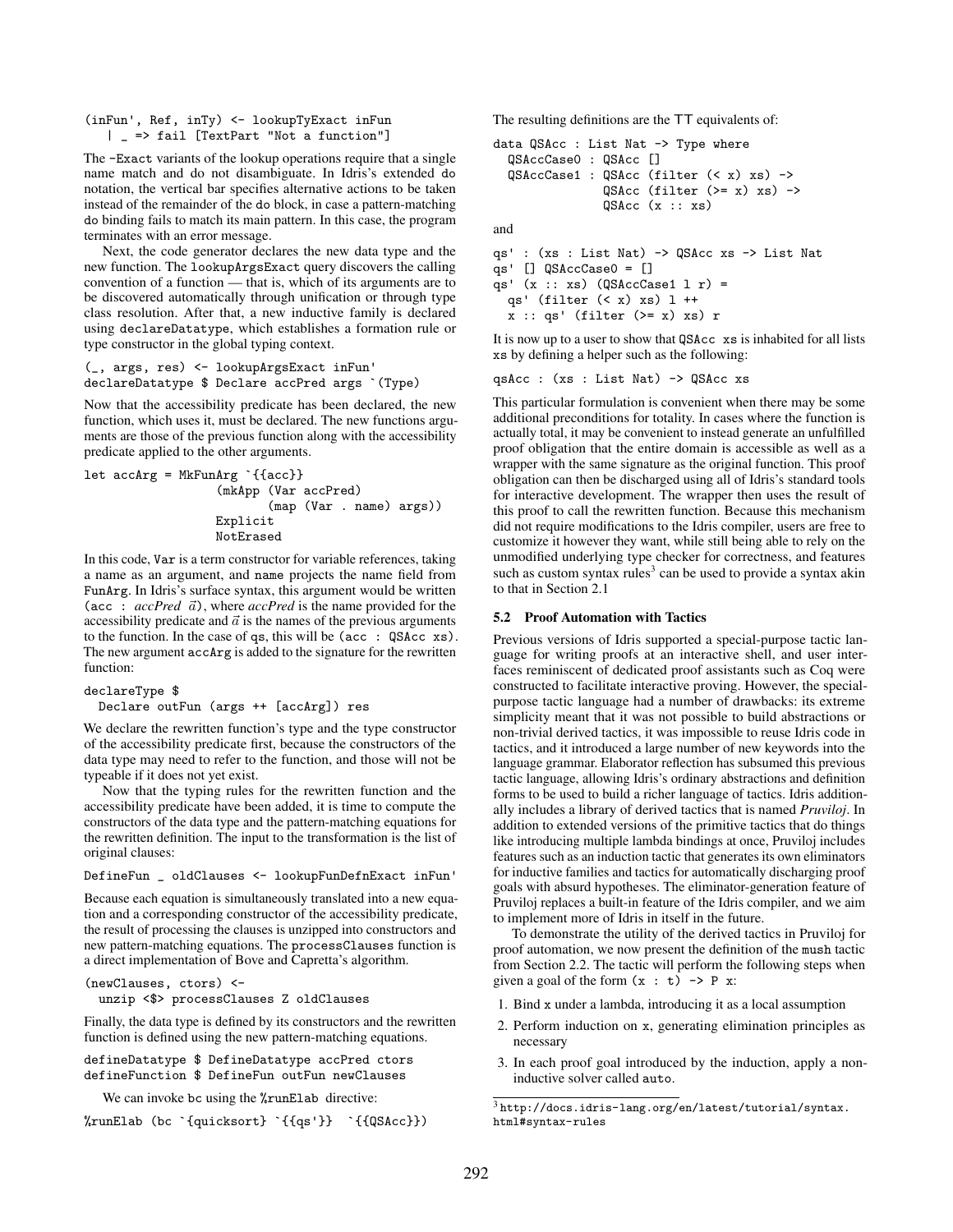```
mush : Elab ()
mush =do attack
    x <- gensym "x"
     intro x
     try intros
     induction (Var x) `andThen` auto
     solve
```
This mush tactic uses derived tactics and tacticals such as intros, which introduces as many times as possible with automaticallygenerated names; try, which applies its argument but does nothing in case of failure; induction, which generates and applies an elimination principle to the appropriate value and motive, returning a list of holes corresponding to the cases for each constructor; and andThen, which runs its first argument, expecting a list of hole names, then applies its second argument in each of the holes.

The helper tactic auto performs the following steps:

- 1. Normalize the goal
- 2. If the goal is a universal quantification, introduce all quantified variables as local assumptions
- 3. Attempt to rewrite the goal with all equality proofs that are assumptions from induction
- 4. Attempt to dispatch the potentially-rewritten goal using a local hypothesis, or Idris's built-in proof search if that fails

```
auto : Elab ()
auto =
  do compute
     attack
     try intros
     hs <- map fst <$> getEnv
     for_ hs $
       \ih => try (rewriteWith (Var ih))
     hypothesis <|> search
     solve
```
The only new Pruviloj tatic employed in the definition of auto is hypothesis, which attempts to solve the goal with each variable in the local scope, failing if none apply. The tactic search is defined in the Prelude as search' 100 []. All of the control structures, including the do-notation, the recovery operator  $\langle \rangle$ , the iteration operator for , and the mapping operator <\$>, are standard Idris operators that can be used with any instances of Monad, Alternative, Foldable, and Functor type classes, which are analogous to their Haskell definitions.

#### 5.3 Deriving Type Class Instances

Haskell supports deriving of instances for a collection of built-in type classes, freeing users from the burden of writing boilerplate Boolean equality comparisons and conversions to String. Idris has no similar feature. However, using elaborator reflection, we have been able to implement deriving of type classes such as Eq and Show. While deriving of Eq and Show are implemented as traditional code generators, we have also implemented a tactic that will derive decision procedures for Idris's propositional equality for a large class of data types, given a type signature. As decidable equality typically requires a number of pattern-matching cases that is quadratic with respect to the number of constructors in the data type, this can save a great deal of code.

#### 5.4 Interaction with Idris Type Providers

Idris's type providers (Christiansen 2013), inspired by F# (Syme et al. 2013), allow arbitrary side effects to be performed during type checking. This lets Idris programs refer to the world in which they are found. Type providers in Idris differ from F#'s type providers, along with analogous uses of IO in Template Haskell, in a very important way: instead of using IO to do code generation, with the generated code spliced into the program prior to further type checking, Idris type providers compute a value using IO which is then included directly in the elaborated program. In particular, an Idris type provider is a term with type IO (Provider a), where Provider is an error monad isomorphic to Either String. The elaborator for the declaration syntax:

#### %provide  $(x : a)$  with  $p$

executes  $p$  as an IO action. If  $p$  returns a success, then the contents of the success are unpacked and used as the definition of  $x$ , while if p returns an error message, elaboration halts and displays the message to the user. Because they are ordinary IO actions returning an ordinary Idris data type, Idris type providers manage to stay within the abstractions of the language. Idris's full dependent types enable these provided values to be used as codes in the technique of generic programming with universes (Altenkirch and McBride 2003; Benke et al. 2003). A single computed value can be used to instantiate an entire library of code at one particular type from a predetermined part of Idris's type system.

However, generic programming with universes does not come for free. Types described with a universe encoding do not enjoy the conveniences of native data types, such as convenient notations for pattern matching, and techniques like pattern synonyms cannot easily be specialized to a particular returned code. The syntactic overhead is substantial and difficult to avoid. Additionally, while Idris's optimizer and partial evaluator (Brady and Hammond 2010) may be able to reduce or remove the cost of carrying around codes at run time, this cannot be relied upon in general, which may lead to unpredictable changes in performance. For these reasons, generic programming with universes is not applicable to all type providers, and code generation may sometimes be a better option.

By first using a type provider to discover information about the surrounding world and then an Elab script to generate code, the full expressiveness of an approach based on code generation becomes available, while still maintaining the possibility of using ordinary Idris IO actions for the effectful portions.

Here, we demonstrate the definition of a type provider combined with an Elab script that, together, generate a record type based on a list of field/type pairs in a text file. Similar metaprograms are used for purposes such as generating data types based on database schemas.

An Idris record type consists of a single-constructor data type along with a collection of getters and setters that are named according to a particular convention. Getters project a single field from an instance of the record type, while setters construct a new instance that is the same as an old one, except with one field replaced by a new value. In Idris, the syntax record  $\{f\}$  r projects a field from r using the getter named f, while record  $\{f=y\}$  r invokes a setter named set f to construct a modified version of r. In other words, to generate a record type named R with fields  $f_1 : t_1, \ldots, f_n : t_n$ , we generate the following type declaration:

data R : Type where  
MKR : 
$$
(f_1 : t_1) \rightarrow \cdots \rightarrow (f_n : t_n) \rightarrow R
$$

We also generate getters and setters for each field  $f_k$ :

```
f_k : R -> t_1f_k (MkR a_1 ... a_n) = a_k\texttt{set\_f}_k : t_k \rightarrow R \rightarrow R\texttt{set\_f}_k a (MkR a_1 ... a_n) = (MkR a ... a_{k-1} a a_{k+1} ... a_n)
```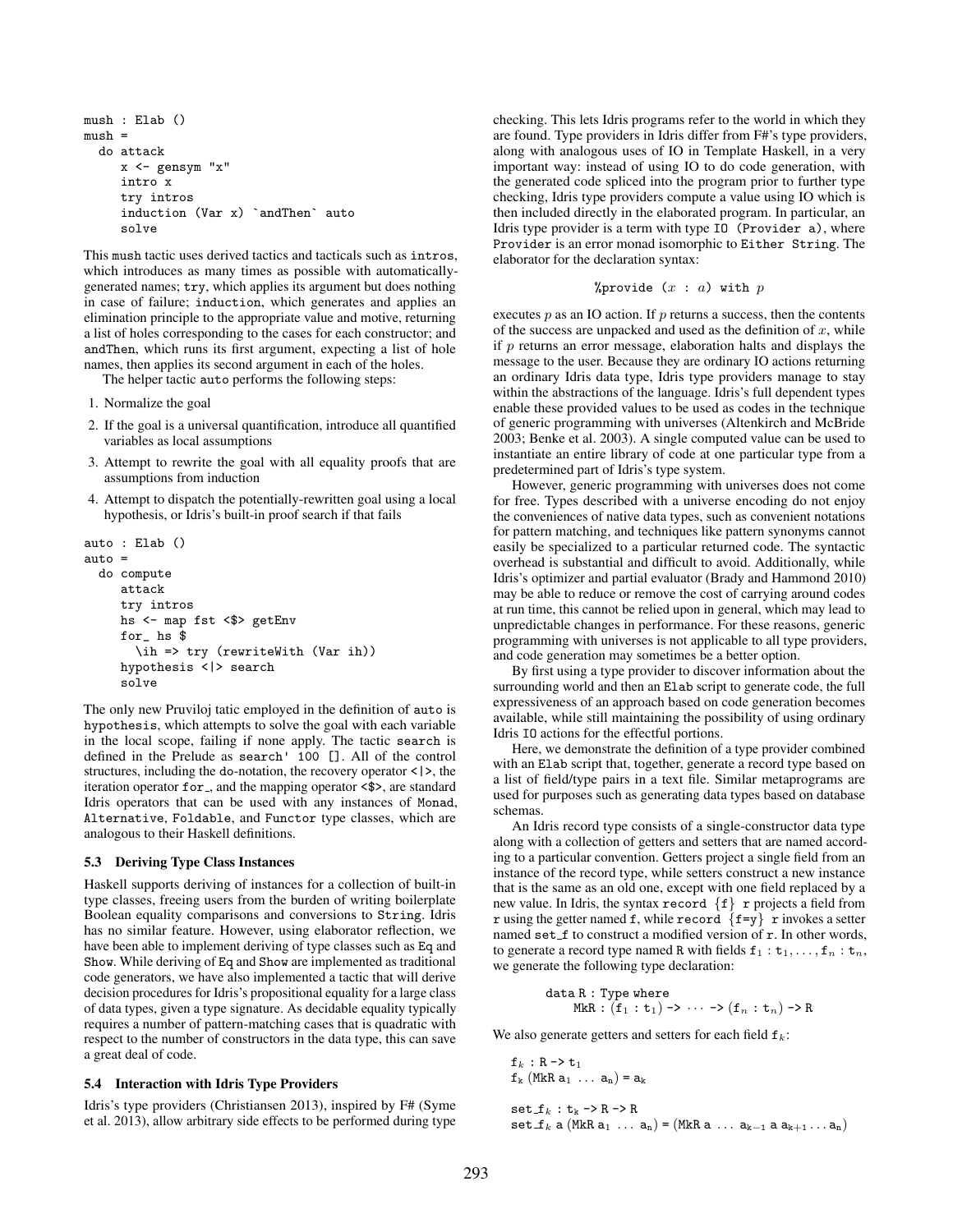In our example type provider, record fields can be either strings, floating-point numbers, or arbitrary-precision integers. We represent these types using the following data type:

```
data Ty = STRING | INTEGER | DOUBLE
```
We use the type List (String, Ty) to represent the field names and types of a particular record type. A type provider to read a description from a text file looks like an ordinary Idris program:

getRec : String -> IO (Provider (List (String, Ty))) getRec file =

```
do (Right contents) <- readFile file
     | Left err => return (Error (show err))
   case parseStr rec contents of
     Left err => return (Error err)
     Right info => return (Provide info)
```
It attempts to read the contents of the given file, passing any errors on to the type provider error constructor. Then, it invokes a combinator parser on the contents of the specified file. Parse errors are returned as type provider errors, while successful results are returned in the Provide constructor to be spliced in.

The type provider can be invoked on a text file using the following syntax:

```
%provide (info : List (String, Ty))
     with getRec "ProviderTest.txt"
```
which results in the top-level name info being bound to the field specification in the text file, assuming that the file exists and is syntactically correct. The next step is to invoke an elaboration script to convert the field specification into a real Idris record type using the following syntax:

```
%runElab (genRecord `{{MyRecord}} info)
```
The elaboration script genRecord, defined in Figure 6, is responsible for generating the data type and its getters and setters. It is invoked with a name and a record specification as arguments.

The first step in genRecord is to place the users's provided name into the current namespace using an helper operation called inThisNS, which queries Elab for the namespace and wraps it around the name provided as an argument. Then, it declares a zero-argument data type with the namespaced name. After that, it generates a name for the constructor using ctorName, which prepends Mk to the user-provided record type name. Next, it adds the constructor, using the helper function fieldArg to convert (String, Ty) pairs into the FunArg type described in Section 3.3. Finally, it adds the constructor to the data type and calls a helper operation to define the accessors according to the scheme described earlier in this section. Having done this, the type is now an ordinary Idris record type and can be used with Idris's record syntax.

```
genRecord : TTName -> List (String, Ty) -> Elab ()
genRecord n fields =
  do recN <- inThisNS n
     declareDatatype $ Declare recN [] `(Type)
     ctorN <- ctorName recN
     let tyDefn = DefineDatatype recN [
       Constructor ctorN
                   (map fieldArg fields)
                   (Var recN)
     ]
     defineDatatype tyDefn
     mkAccessors tyDefn
```

```
Figure 6. Generating a record type
```
Additionally, it will be compiled just like any other Idris record type. Elaborator reflection does not presently support reusing Idris's own record type elaborator, but this would be a useful extension in the future.

# 6. Related Work

*Reflection in Agda (pre-2016)* Agda's elaborator is different in a number of ways from Idris's: the core language is not strictly delineated from the high-level language and a global metavariable context is used instead of an Oleg-style development calculus (Norell 2007). Agda's type checker can be seen as an elaborator from terms that may contain metavariables to terms that do not. In previous versions of Agda, a number of quoting and unquoting splicing operators were available, along with a data type representing reified high-level Agda terms and definitions. Because the splicing operator acted on high-level Agda terms, it could perform elaboration to do things like solving implicit arguments. Previous work by van der Walt and Swierstra (2012) and Kokke and Swierstra (2015) demonstrated how to use this to encode non-trivial proof automation in Agda itself, and both cite the fact that this proof automation is performed within Agda itself as major advantages. Unfortunately, both systems needed to reimplement much of the infrastructure that is part of the Agda implementation, such as unification, and each was forced to duplicate information about the types of values that Agda already has in its global context.

*Reflection in Agda (post-2016)* Inspired by Idris's elaborator reflection, the Agda language has recently adopted a form of elaborator reflection in place of the previous API.<sup>4</sup> Since version 2.5.1, Agda exposes its elaboration monad, including the unification and metavariable machinery, to user elaboration scripts. Because the details of its elaboration mechanism differ substantially from those of Idris, so do the operations exposed in its reflected elaborator.

*Direct vs. Indirect Reflection* In his Ph.D. thesis on reflection in Nuprl, Barzilay (2006) contrasts two approaches to the design of a reflection system: *indirect reflection*, in which the aspects of the language that are to be reflected are re-implemented internally, and *direct reflection*, in which the underlying implementation is invoked directly. Barzilay points out a number of advantages of the direct approach to reflection: indirect representations of terms have an exponential increase in memory usage as levels of quotation increase, it becomes more difficult to ensure the correspondence between both implementations of the system, and having two implementations of each feature vastly increases the work that is necessary to develop and maintain new language features. The previous work on reflection in Agda by van der Walt and Swierstra (2012) and Kokke and Swierstra (2015) is an excellent example of the burden that indirect reflection places on language and tool authors.

While Idris's reflection system uses an indirect representation of reified terms, the exponential blowup is not a major problem because typical applications require no more than one level of quotation. Additionally, because the quoted terms are in Idris's small, stable core language, concerns about ongoing development are less pressing than they would be if the high-level language were quoted. The large, complex parts of Idris, such as the type checker and the elaboration machinery, are reflected directly. For example, the elaboration strategy for Idris's rewrite ... in ... syntax, which rewrites the current goal type using an equality proof, is exposed directly as the rewriteWith primitive, rather than requiring that it be re-implemented in Idris code. Likewise, the apply tactic, which has proven to be highly useful in both

<sup>4</sup> Documented on a post to the Agda mailing list: https://lists. chalmers.se/pipermail/agda/2016/008414.html and in the release notes for Agda version 2.5.1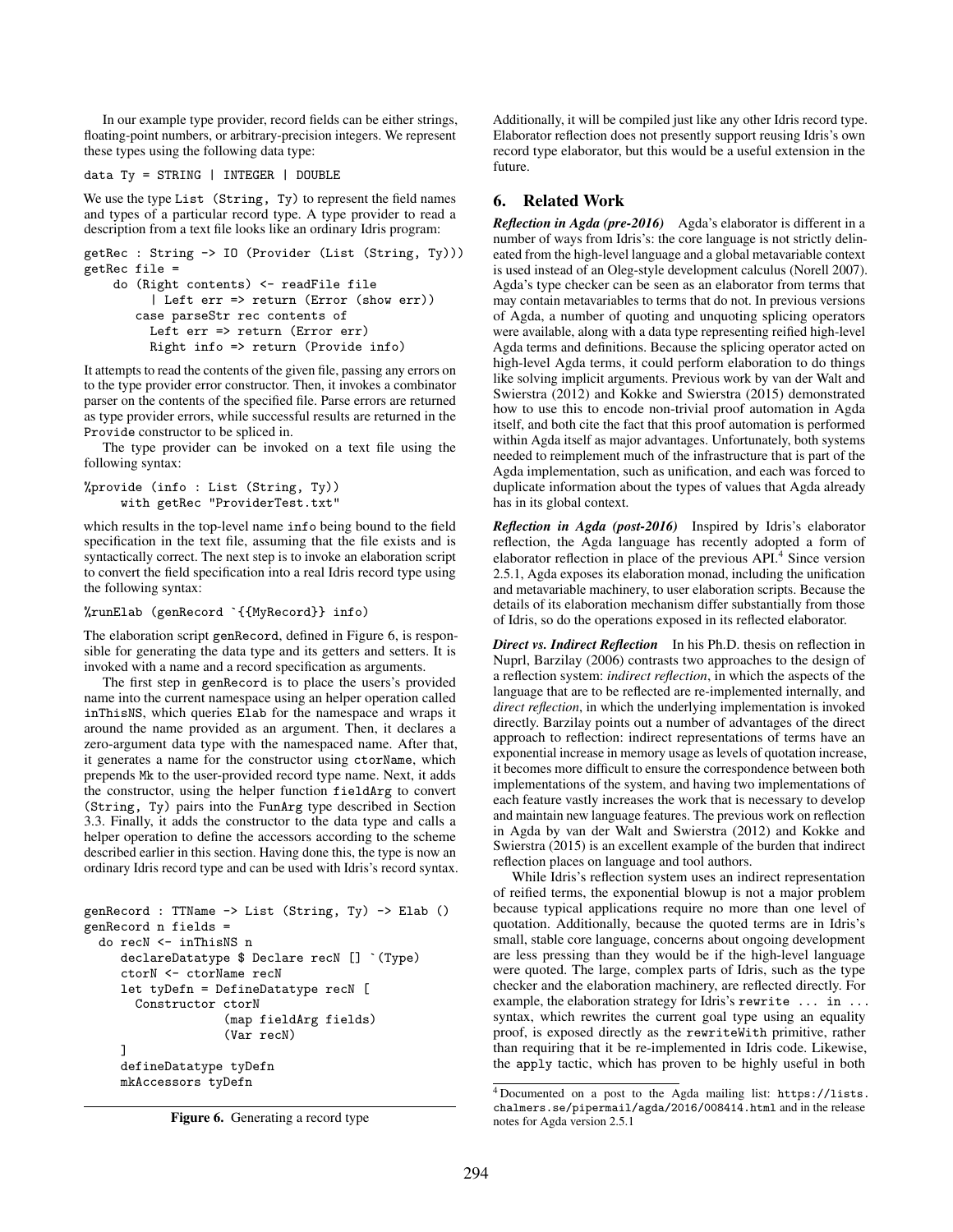the elaborator that is written in Haskell and in reflected elaboration scripts, is exposed directly rather than being implemented in a library. This tactic requires somewhat complex reimplementations of the typing rules for dependent functions in order to compute the correct dependent types for the holes that the operator will be applied to, and it makes little sense not to share the implementation.

*Template Haskell* Template Haskell (Sheard and Jones 2002) is a metaprogramming system for Haskell in which metaprograms are monadic actions that transform Haskell programs. It has been enabled a great deal of interesting work, including prototype implementations of generic programming extensions (Norell and Jansson 2004). Template Haskell's Q monad, however, does not supply effects related to the elaboration infrastructure of implementations such as GHC. Instead, it provides only the ability to produce fresh names and the ability to look up definitions from the global context.

*Tactic-Based Interactive Proof Assistants* There is a rich tradition of interactive proof assistants based on automation through tactic languages. Indeed, the ML family of programming languages began as a tactic language for the Edinburgh LCF system, and Nuprl also uses a dialect of ML for proof automation. Coq has a dedicated DSL for writing tactics, known as LTac (Delahaye 2000), with features such as backtracking and matching against terms and contexts. Idris's elaboration infrastructure intentionally resembles the control structures and features found in these systems. However, the reflected elaborator uses Idris as its own metalanguage, allowing code re-use across programs, specifications, and proofs automation or metaprogramming.

*MTac* MTac (Ziliani et al. 2013) is an alternative tactic language for Coq that, like Elab, provides a monadic interface to proof automation, using Coq's own term language. In MTac, a computation with type M t is a tactic that will either solve a goal of type t or fail. In other words, the type of a tactic provides information about the goals to which it can be applied. While they are superficially similar, MTac and elaborator reflection serve different purposes. MTac is a dedicated proof automation language, specifically tailored to that purpose, while elaborator reflection is intended to be a general-purpose means of language extension. Implementing MTac's primitives would be an interesting use of the reflected elaborator.

*Internal Metaprogramming in Type Theory* Altenkirch and McBride (2003) and Benke et al. (2003) pointed out that many applications of generic programming can be internalized directly into type theory, using a universe encoding. Later work by Chapman et al. (2010) showed that primitive facilities for defining data types can be replaced by a single self-describing type of descriptions, unifying generic programming with ordinary programming. Chapman et al. refer to this technique as *levitation*. Inspiring as this work is, many practical problems remain to be solved before we can build our languages on top of levitation. In particular, we do not yet have predictable optimization strategies to eliminate all extraneous data type descriptions at run time, and implementations of techniques like levitation are notoriously slow when compared to native data types in existing type checkers. While we wait for the missing technology, other techniques are relevant and interesting.

Other, special-purpose universes have been used to write nontrivial and interesting metaprograms, including some of the ones that we have implemented with elaborator reflection, internally to type theory. In particular, McBride (2015) showed how to generically describe general recursion in Agda, including a generic version of the Bove-Capretta predicates that are implemented using an encoding based on Dybjer and Setzer's 1999 encoding of inductiverecursive definitions. Devriese and Piessens (2013) provided a large collection of metaprogramming tools implemented directly within Agda. Because these metaprograms are written in the type theory, they are also verified, and they have all the other advantages of programs written in type theory.

While this line of work is exciting, there are many important problems to be solved before we can rely on internalized reasoning for all of our metaprogramming needs. First, described data types still have a significant performance overhead, both during type checking and execution, relative to native data types and definitions. Second, the need to account for every detail internally can lead to epic amounts of code and work to automate even simple procedures — Devriese and Piessens's metaprogramming system required approximately 1200 lines of code to implement a generic printer, much of which is a mandatory correctness proof for the metaprogram. By contrast, programs in the reflected elaborator are similar in length and complexity to traditional tactic scripts and code generators. An implementation of type class instance derivation for Show using Idris's elaborator reflection that handles more data types than Devriese and Piessens's implementation and must take care of additional details like generating instance objects is less than 300 lines of code. Finally, a number of separate universes for metaprogramming exist, with different strengths and weaknesses, and code written for one is not immediately applicable to the others. There is hope on the horizon — Magalhães and Löh (2014) demonstrate a universe for Haskell datatypes from which many other commonlyderived universe encodings can themselves be derived. A similar solution might work for universes of dependent data types.

While one of these universes or tools could be given special syntactic and run-time support, privileging a single metaprogramming system for fast execution and tool support might prevent progress with others. Additionally, metaprograms written in Elab can use verified internal metaprograms' tactics by generating the appropriate code. We need not make an all-or-nothing choice between external and internal metaprogramming, and elaborator reflection could even be used to ease some of the overhead of using internal metaprogramming features, just as Idris's elaborator eases the burden of working in a very small language like TT.

## 7. Discussion

We have described an approach to metaprogramming called *elaborator reflection* that is applicable to languages that have a type checker that synthesizes terms in either a separate core language or a much more explicit version of the source language. In Idris, elaborator reflection has enabled features to be moved from the compiler to libraries, making the implementation simpler and providing users with more flexibility. It has also replaced a previous special-purpose tactic language. The features provided by the elaboration framework, such as incremental construction of terms and higher-order unification, have proven to be useful for a variety of metaprogramming tasks. Additionally, elaborator reflection provides a framework within which other metaprogramming systems can be implemented.

Idris's reflected elaborator falls short of a complete tool for language extension. It is not yet possible to replace or extend the built-in elaboration procedures for already-existing language features, and the need to invoke elaboration scripts explicitly using %runElab means that they are not as convenient as built-in features of Idris. We hope to lift these limitations in the future.

In elaborator reflection, metaprograms have direct access to the infrastructure of the elaborator itself, which provides precisely those tools that were already necessary to elaborate the language in question. The concept of elaborator reflection is not limited to implementations of dependent type theory. It is applicable to any language in which concepts outside of the language's own semantics are used to implement a type checker or elaborator. While Agda has already adopted elaborator reflection, it is instructive to consider how the concept might look in other languages.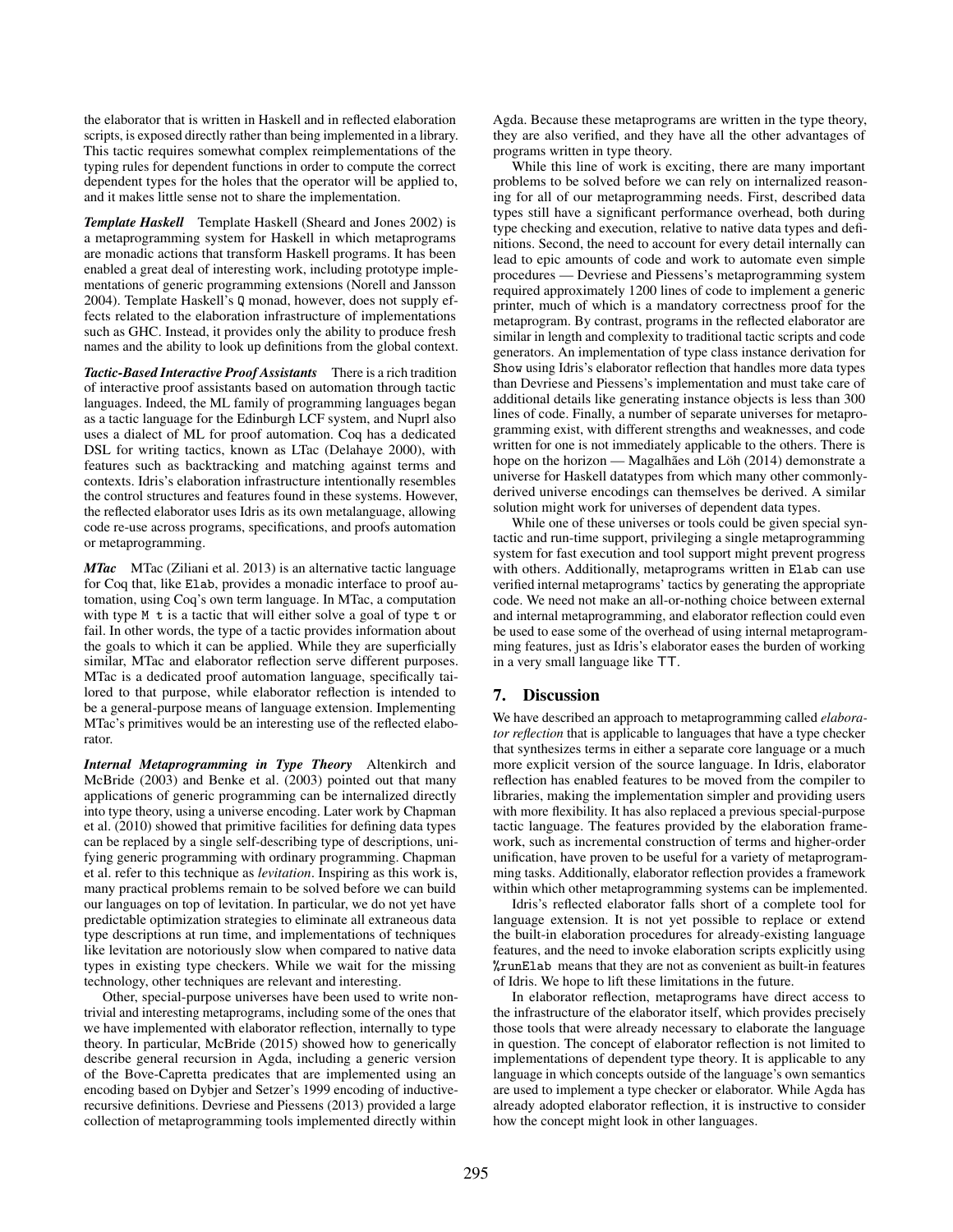Elaborators that are implemented as one monolithic program are less likely to be useful in a reflection setting. However, we expect that realistic elaborators will contain a substantial support library, even if it does not resemble a collection of tactics. In many cases, this library will also be useful for metaprogramming within the language.

For instance, the GHC implementation of Haskell performs elaboration by arranging for a constraint solver to produce explicit evidence in a small core language, System FC. Initially, a program is traversed, generating a large collection of constraints to be solved. When these constraints are solved, each solution contributes to the final program in the core language, which can be type checked independently (Vytiniotis et al. 2011). It could be interesting to design a reflection of this system, providing Haskell code with the ability to add new constraints with novel means of creating evidence terms. This could serve as an alternative to more "heavyweight" constructions such as the type checker plugin API. Furthermore, Atkey's recent work on the relationship between type checking, elaboration and tactics (Atkey 2015), for example, suggests one possible path to wider adoption of the concept.

#### 7.1 Future Work

*Elaboration Stages* As described in Section 4.3, Idris's elaborator reflection system suffers from subtle staging issues similar to those faced by Template Haskell. It is convenient to be able to define an elaboration script and use it in the same source file. On the other hand, the close dependence of some elaboration scripts on the order of elaboration may lead to reluctance to change the elaborator in the future, due to the risk of breaking existing metaprograms. A potential solution to these issues can be found in Flatt's 2002 paper about the Racket (then MzScheme) module system and its treatment of macros. In this module system, the visibility of names is stratified into metalevels, with compile-time macro code being inaccessible to run-time code and *vice versa*. Additionally, due to the possibility of metaprograms that generate or manipulate metaprograms, there is an infinite hierarchy of stages. Within a module definition, components can be defined or imported at any stage. A similar addition to the Idris module system that classifies imports and definitions by their elaboration stage could make it possible to reliably reason about elaboration times and statically reject metaprograms that do not respect staging.

*Generic Programming* Unlike Haskell, Idris does not have a "native" type class deriving feature. Elab scripts can be used to implement non-trivial type class deriving, but the level of abstraction is quite low. Generic deriving mechanisms that use a uniform representation of data types, such as that described by Magalhães et al. (2010) and implemented in GHC, provide a more elegant approach that additionally allows generic programs to be written as ordinary programs, rather than through code generation. Similarly, dependent types allow non-trivial data types to be encoded generically, but the dust has not yet settled around which universe encoding of data types is best. Norell and Jansson (2004) describe an application of Template Haskell to implementing novel generic programming systems. Similarly, the Shapeless generic programming library for Scala<sup>5</sup> uses Scala's macro facility to implement its generics, an approach discussed by Burmako (2013). We would like to follow the lead of Norell and Jansson and the Shapeless developers and use elaborator reflection to make an implementation of a high-level generic programming system convenient to use with native data types.

*Alternative Proof Languages* The reflected elaborator provides many useful primitives, but exposes a very low-level interface for proof construction. Users must keep track of individual holes, ensuring that each of them is filled and solved in turn. Matching against reflected terms is highly intensional, not even respecting Idris's definitional equality, and normalization must be specifically requested. Additionally, a single proof automation API is not equally suitable for all tasks. In future, we would like to implement higherlevel proof APIs by interpreting them in Elab. We have already implemented a significant portion of Agda's former reflection API, and we would like to explore an implementation of MTac.

*Self Hosting* Thus far, the only non-trivial dependently typed language implemented in itself is F\* (Swamy et al. 2016). F\* was bootstrapped by writing the first version in a subset of the language that overlaps with F#, using the F# compiler to compile the initial version. Rather than implementing a direct compiler in the style of Idris, F\* is first translated to either F# or OCaml, which allowed subsequent versions of F\* to be compiled using the respective compilers. Elaborator reflection suggests an alternate route to selfhosting. Given facilities for syntactic abstraction and the ability to write terms directly in the core language, the elaborators for a highlevel language like Idris could be written as macros, expanding to the core language. Then, the only primitives needed for bootstrapping would be an implementation of the core type theory, the macro system, and the basic elaboration primitives.

Elaborator reflection empowers Idris's users to take charge of their language. In a self-hosted Idris, implemented by means of a tower of reflected elaborators with a stage-respecting module system, users will have freedom comparable to that of a Lisp user. At the same time, the safety and stability of the TT type checker provides a solid grounding for new features, ensuring that they have a sensible explanation. A reflected elaborator on top of type theory provides both freedom and security.

## Acknowledgments

The first author's work was funded by the Danish Advanced Technology Foundation (*Højteknologifonden*) grant 17-2010-3 and by the United States National Science Foundation grant 1540276. The second author is generously supported by EPSRC grant EP/N024222/1. We would like to thank Shayan Najd, Sam Tobin-Hochstadt, and the anonymous reviewers for their feedback on a draft of this paper, as well as Ulf Norell and Peter Sestoft for discussions during the development of elaborator reflection. The #idris channel on Freenode has also been an excellent source of feedback and discussion.

## References

- T. Altenkirch and C. McBride. Generic programming within dependently typed programming. In *Proceedings of IFIP TC2/WG2.1 Working Conference on Generic Programming, Schloss Dagstuhl*, 2003.
- D. Aspinall. Proof General: A generic tool for proof development. In *Proceedings of the 6th International Conference on Tools and Algorithms for the Construction and Analysis of Systems*, TACAS 2000, pages 38–43. Springer Berlin Heidelberg, 2000. doi: 10.1007/3-540-46419-0 3.
- R. Atkey. An Algebraic Approach To Typechecking and Elaboration. Talk at Higher Order Programming with Effects (HOPE), 2015. URL http://bentnib.org/.
- E. Barzilay. *Implementing Reflection in Nuprl*. PhD thesis, Cornell University, 2006.
- M. Benke, P. Dybjer, and P. Jansson. Universes for generic programs and proofs in dependent type theory. *Nordic Journal of Computing*, 10(4): 265–289, Dec. 2003.
- A. Bove and V. Capretta. Modelling general recursion in type theory. *Mathematical Structures in Computer Science*, 15(4):671–708, Aug. 2005.

<sup>5</sup> Available from https://github.com/milessabin/shapeless